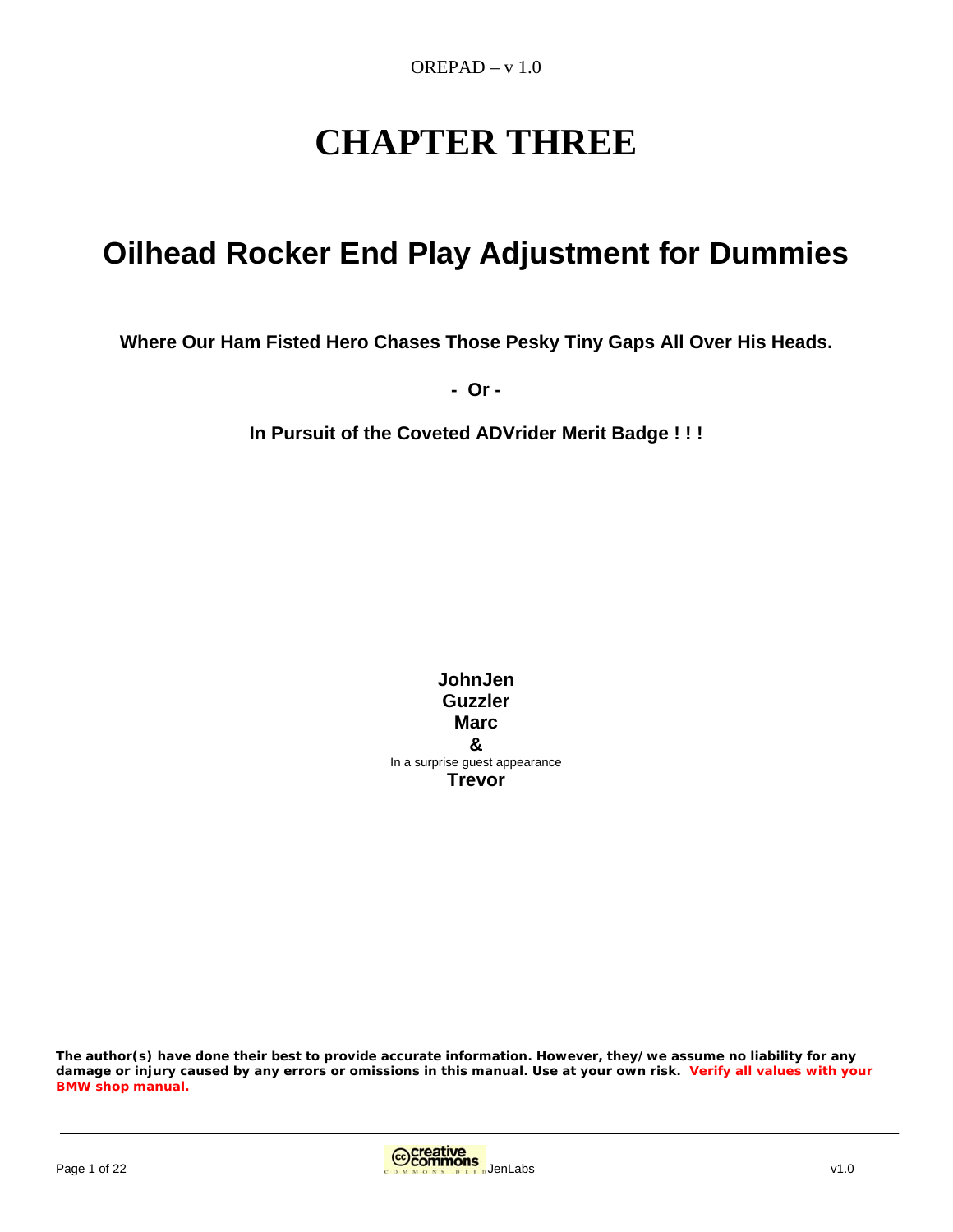This work is licensed under the Creative Commons ShareAlike License. To view a copy of this license, visit http://creativecommons.org/licenses/sa/1.0/ or send a letter to Creative Commons, 559 Nathan Abbott Way, Stanford, California 94305, USA.



#### **ShareAlike 1.0**

#### **You are free:**

- to copy, distribute, display, and perform the work
- to make derivative works
- to make commercial use of the work

#### **Under the following conditions:**



**Share Alike**. If you alter, transform, or build upon this work, you may distribute the resulting work only under a license identical to this one.

- For any reuse or distribution, you must make clear to others the license terms of this work.
- Any of these conditions can be waived if you get permission from the author.

**Your fair use and other rights are in no way affected by the above.**

This is a human-readable summary of the Legal Code (the full license)

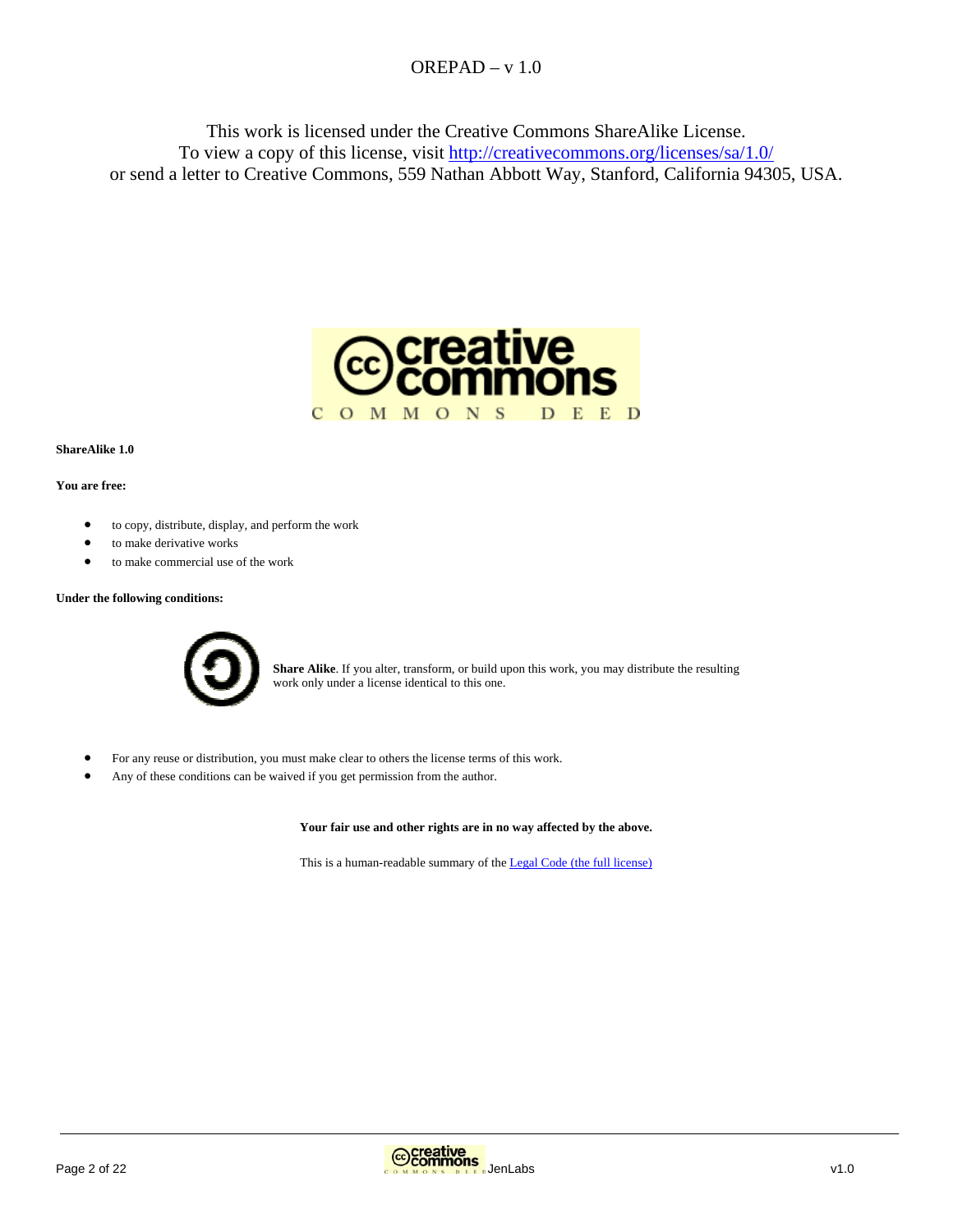# **Table of Contents**

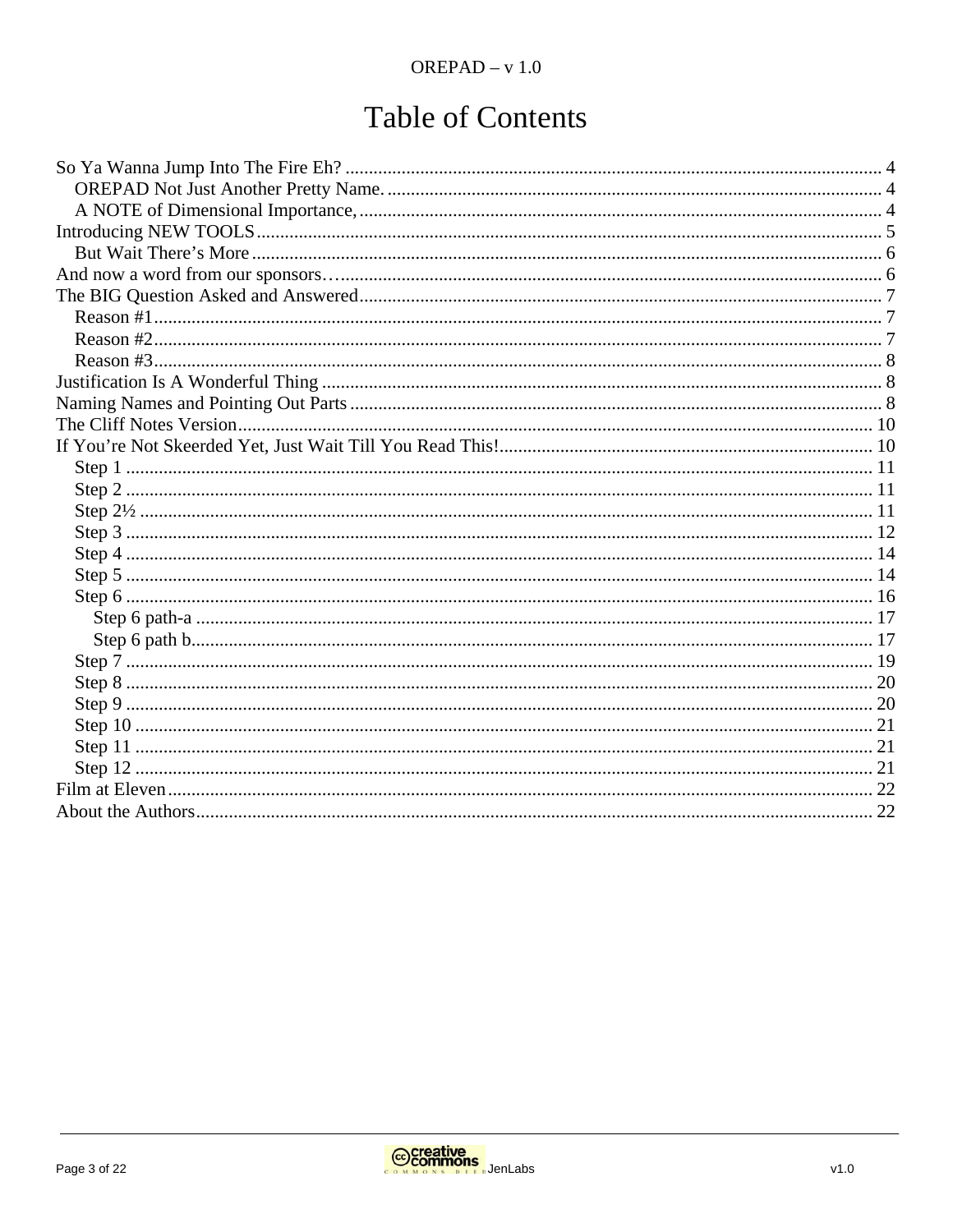#### So Ya Wanna Jump Into The Fire Eh?

OK, right off the bat we are going to be dealing with a few procedures and circumstances that range from being potentially destructive to plain old dangerous of men and machine and device. For this reason (and a few others) it is STRONGLY recommended that you read this entire chapter AT LEAST ONCE, BEFORE you proceed.

If normal common sense is ignored and/or these instructions aren't followed with an eye on safety and proper situational awareness, any number of 'bad things' could happen. We could make an extensive list of possible dire consequences ranging from breaking (or at least severely hurting) parts of yourself to mangling your cylinder heads.

We ARE NOT responsible for your actions, lack of same, nor the consequences (unless they're all good, in which case we will all bask in the limelight). We are providing you with a set of our experiences and procedures with the aim of helping YOU adjust the rocker end play on YOUR bike. As such YOU are the one performing this adjustment and it's YOUR job to make sure that the procedures are performed properly. We are only providing the basic details of how we perform this maintenance function. This chapter does not and can not be complete in every detail nor does it try to be. It assumes that you are familiar with many things concerning your bike and your ability to operate and maintain it correctly. If you have questions regarding, or are confused by, ANY of the material presented here, get it cleared up BEFORE you begin.

In short KNOW what you will be doing BEFORE you make the attempt. It is YOUR RESPONSIBILITY to get all of this right.

# *OREPAD Not Just Another Pretty Name.*

Ok everybody, here's yet another bed time story of horror and anguish and bloody knuckles.. This one is entitled OILHEAD ROCKER END PLAY ADJUSTMENT for DUMMIES (OREPAD) and it tells the tale of a minor / major adjustment technique to quiet that savage valve train noise and tighten up control of the valves all at the same time. It introduces a **hammer** and a **torque wrench** to your existing tools, and like OVAD, this procedure might require plenty of patience until you get the technique worked out. These new tools are required for this procedure because we will be beating your valve train into precise submission then squeezing all the wiggle room out of the studs in your heads… (oooo, kinky!!!)

## *A NOTE of Multi-Dimensional Importance,*

My personal preference is to use Uh-Mericun dimensions for the gap settings for *this* job, due mostly to the fact that it allows us to use nice round multiples of 1. Granted we are talking thousandths here but (in this case) it seems easier to deal with easy multiples rather than quarters or tenths or hundredths of a millimeter. In this case it just works out that way… If you're of the metric mindset then use the supplied metric numbers (I will supply metric equivalents in parentheses). And of course rounding up or down in the metric universe is suggested as it will greatly simplify the numbers rattling around in your head.

## *A NOTE On Picture Orientation,*

The pictures shown in these pages were all taken on the left cylinder. The right cylinder is a mirror image of the left, so the intake and exhaust rockers swap positions, as do the 15mm head nut and the end T-45 screw…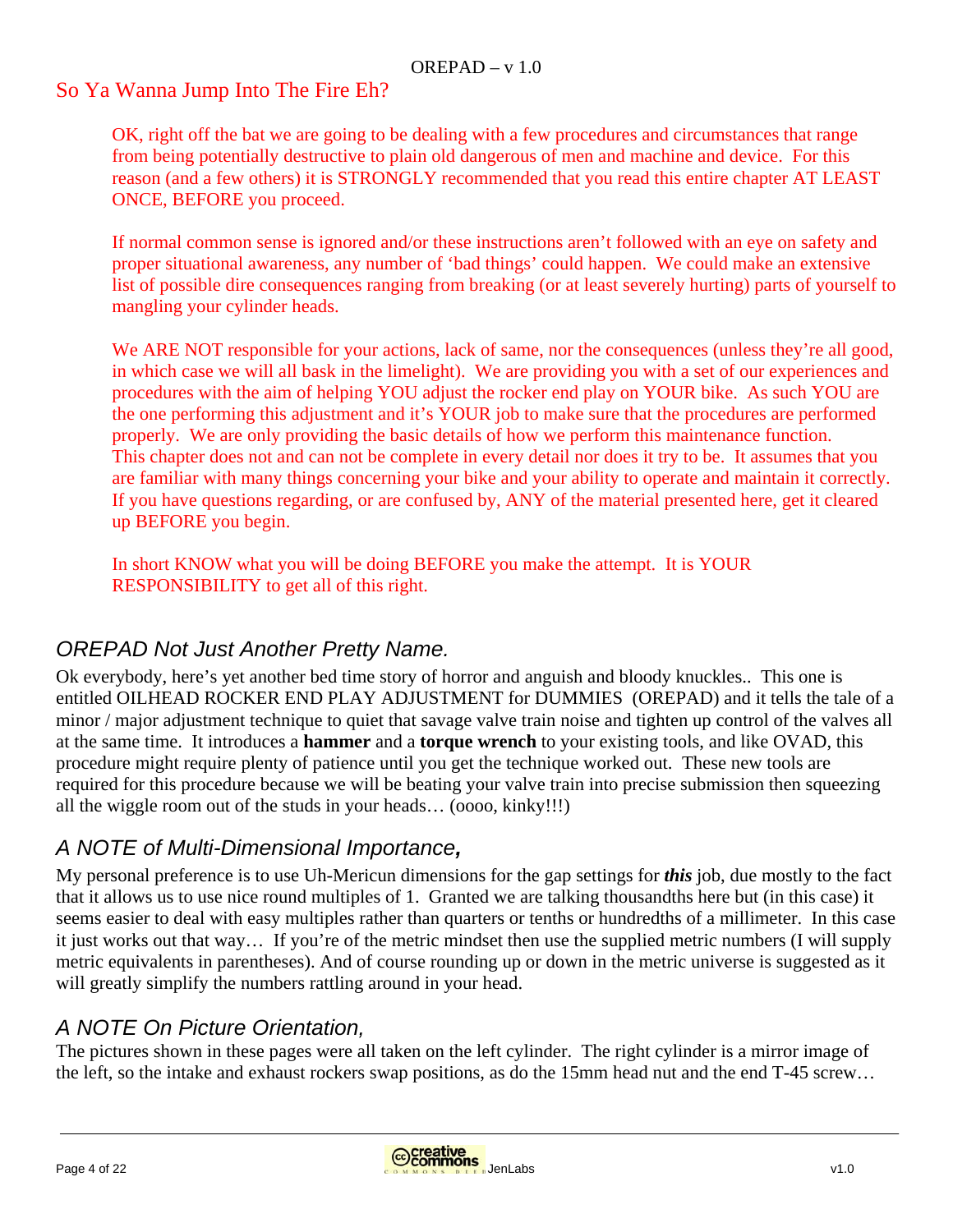#### **Introducing NEW TOOLS**



The proper use of and access to a properly rated torque wrench as explained in this diatribe is both necessary and essential for this job… We will be loosening one of the main head stud nuts on each cylinder during this procedure. This requires that we put it back the way we found it when done. These head nuts on Oilheads are torqued using the newer technique of setting the torque wrench to a specified setting (just like the 'old' ways) but then we add a specified number of degrees of rotation (or twist) to the nut using the torque wrench to arrive at the necessary amount of tension on the head. This means if you don't have a torque wrench and are not familiar with how to use one, it would be best to find a friend who can answer yes to both of the aforementioned criteria. If you haven't got a friend who can meet this essential criteria then start looking, or posting, or getting new friends… This procedure isn't the best place to start learning.

Just what is a proper sized torque wrench you ask? Well for this job we need one that can be used as low as 18Nm (13.2ft-lbs.) and up. Why do I bring this up? Well, torque wrenches have a range of accuracy that *starts* at roughly 20% of their full rated capacity,. In our case this means, after we do the math, in order to be sure that with the torque wrench set at 18Nm we will actually apply (close to) 18Nm, that the maximum capacity of the torque wrench can't be larger than say 90Nm. Yes you could use a 150Nm or even higher rated torque wrench but what we really want here is a repeatable, consistent and accurately applied amount of torque for these screws and nuts and the lower rated torque wrench assures us of better results. Suitable choices can be found from Snap-On, Mac, from Craftsman and others as well…

As for the hammer or mallet, well, the goal here is NOT to beat the heads into misshapen and mangled metal monuments using mindless methods of mechanical mayhem and mendacity. For this reason we suggest a small to medium metal headed mallet or a medium sized hard plastic headed one. Rubber headed mallets usually don't provide enough energy transfer to be effective under the tightly controlled conditions we will need. However there will undoubtedly be those who will insist that the rubber headed mallet that has been passed down from father to son for countless generations and has earned its rightful place in the pantheon of tools that have been used for nigh on 300 years, simply must be used, tradition dictates it so... But for us nongenerational encumbered types I recommend a small to medium metal headed or a very hard medium weight plastic (like Delrin) headed mallet. The reasons will become clear after a bit…



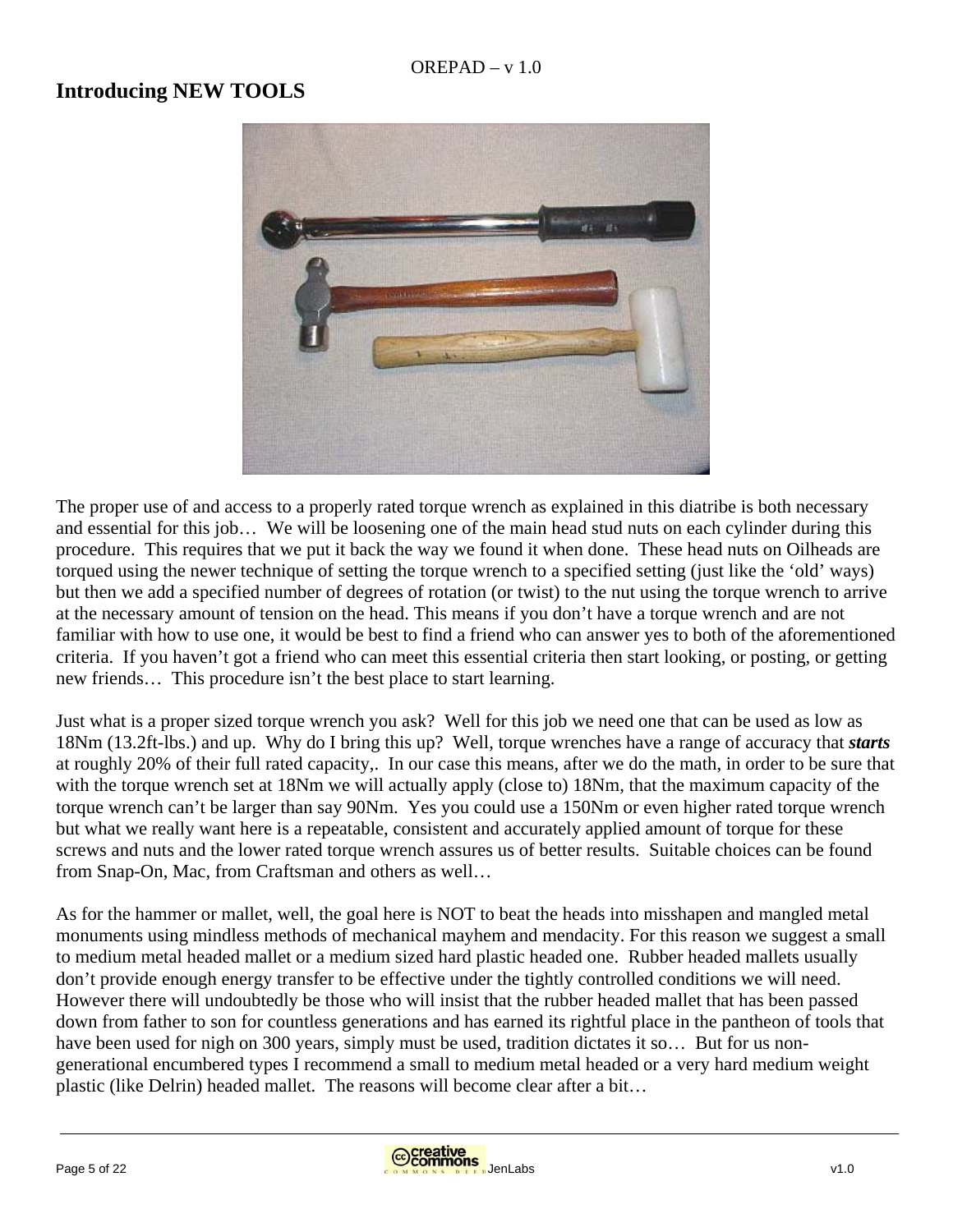#### **But Wait There's More**



We will also need access to feeler gauges, very thin feeler gauges. The easiest way to find said gauges is in a set. The set I use starts at the small end with a thickness of 0.0015" (.038mm) then jumps to 0.002" (.051mm) then to 0.025" (.0635mm) then to 0.003" (.0762mm) and then by 0.001" (.0254mm) there after. These sets can usually be found at better automotive parts and supply businesses.. Also NAPA has sets in this range. The acceptable range of clearances called for by BMW for this procedure starts at 0.002" and stops at 0.016" (.05mm to .40mm). Having the 0.0015" (.0381mm) gauge means we can measure in as small as 0.0005" (.0127mm) increments if we should so choose. This isn't essential but it is good to know it's possible (for those of you with the go/no-go mindset)…

The one tool that you probably don't have in your tool kit is a T-45 bit. This is a Torx bit of somewhat large size that is needed for the 3 rocker holder screws. The rest of the tools needed are the usual ratchets and Allen headed sockets etc. as described in OVAD, to be able to get the valve covers off. We will talk about the stubby handled ratchet later…

#### **And now a word from our sponsors…**

Do you suffer from mechanitis, do your tools really measure up? Do you wish you had a never ending abundance of torque ready to apply by hand? Are you afraid of stripping your bolts in front of the neighbors? Well if the answer is yes to any of these and countless other mechano-conflagrations then our home study course is for you… Yes, yes, when you're finished with our course you'll have obtained that pinnacle of tweakerdom, the coveted and widely sought after ADVrider's Merit Badge as sanctioned by the Tweaker's R-US Club International. And you'll have earned it the old fashioned way, by working for it! (Not available in stores) Stay tuned for further developments with film at eleven. And now back to our regularly scheduled diatribe.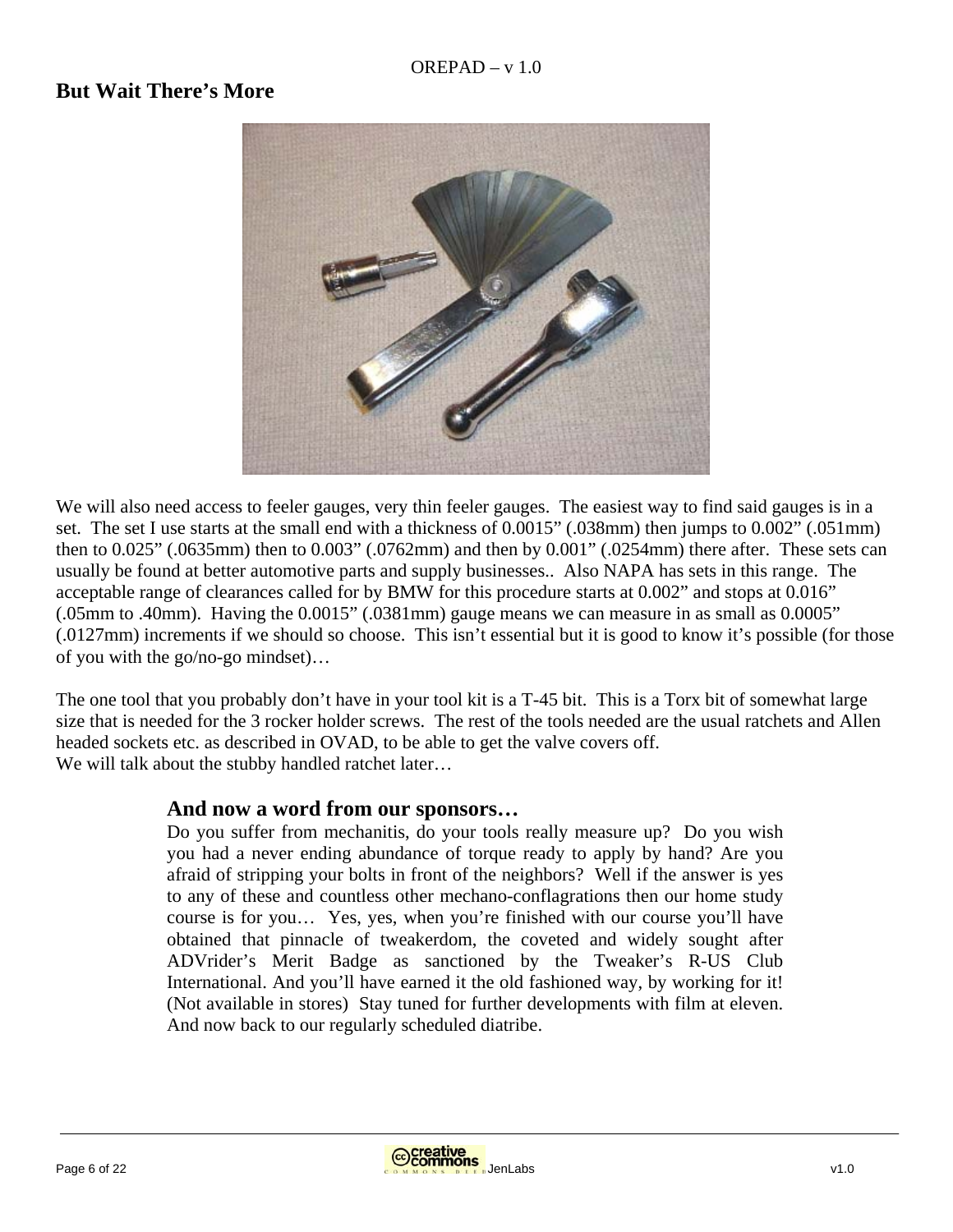Welcome back, now at this point I'm sure that you're thinking, "hell, with a range of allowable end gaps from 0.002" (.05mm) all the way to 0.016" (.40mm) why all this fuss… I mean mine measure only 0.012" or so (.3048mm), I still have plenty of allowable range left… Why do I NEED to go to all of this trouble?" Well, mostly because what we are doing here is tweaking, and being a card carrying member in good standing (or is it, still standing?) of the super secret society Tweaker's R-US, means that you just can't leave well enough alone… It just HAS to be adjusted back down to the absolute minimum that the spec will allow… I can just hear it all now 'I just gotta get it. I just have to earn that tweakers merit badge somehow.... And this looks like it should do it alright… Where's that hammer, I'll show you a thing or two…'

Right about now I would advise you to put down the hammer and back away from the bike… Take a deep breath and repeat after me… "I love my bike, I love to ride my bike, I love to ride my bike AND make it home without ANY strange mechanical noises spoiling my buzz..."

So, ok, how close to perfection do I have to be to earn that coveted merit badge? Well practical experience has lead me to shoot for 0.0025" to 0.003" (.0635mm to .0762mm). Trying to hit that 0.002" (.0508mm) is just way to tedious. And the next answer is I don't mess with the rockers until I see a minimum of 0.005" (.127mm) gap on both sides (intake and exhaust). Anything smaller than 0.005"(.127mm) is just asking for a headache. Can you wait until the gaps are larger? Of course, but then again there is that merit badge to think of, and well, your status as a member in good standing in the supercilious Tweaker's R-US Club…

# **The BIG Question Asked and Answered**

Ok, so WHY do I need to test both my own personal and my engine's metal on this again? Well, for two reasons and maybe a third if you want to earn that merit badge.

# *Reason #1*

The valve train gets fairly noisy when the rocker end gaps get large. The larger they get the more noise they make… Is this 'bad'? no, not really, especially if you want to draw attention to yourself… The only downside MIGHT be a little accelerated wear on the rockers and end block surfaces…

# *Reason #2*

Keeping the rocker end play at or near minimum spec also helps keep the valve action closer to the designed timing in the overall scheme of things. It's not critical mind you but it is an adjustment that is a tweakers delight in that it does help keep the valve train tightly controlled and performing at near peak performance. How's that you ask?

Well, lets presume that the rocker end gap has opened up to near the maximum allowed, say 0.014" (.3556mm). And so as a mental exercise lets imagine that the rocker is 'allowed' to travel up and down 0.014" (.3556mm) before it contacts either of the end block surfaces. Now since the rocker has mass and wants to fall when not being used to open the valves it also has to be raised up that same 0.014" (.3556mm) by the push rod before the rocker will begin to open the valves. Remember how much fussing we did to match up the valves? Well this adjustment isn't anywhere near as critical, but in effect we are delaying the opening of the valves and to even less of a degree how far they open. Now do you really want to earn that merit badge? Do you really want to keep your membership in the near superfluous Tweaker's R-US Club International? Say YES ! ! !



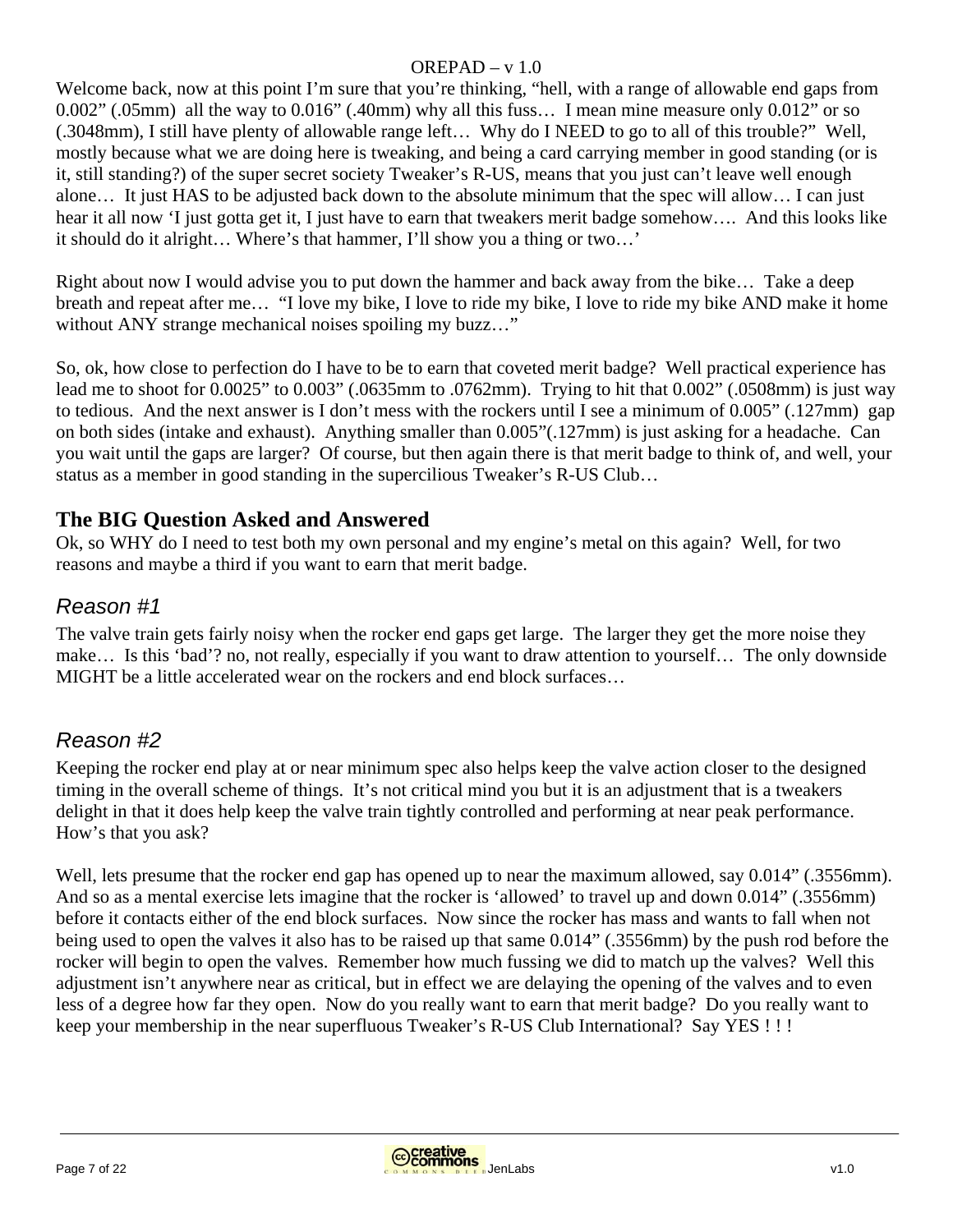# *Reason #3*

That merit badge would look so cool stuck on the side of your tool box in the place of honor, right next to the Snap-On decal or the equally coveted Mac Tools sticker… Wouldn't it? Or you could whip it out and impress all your friends at those tech day seminars, just think of all the possibilities ! ! !

# **Justification Is A Wonderful Thing**

Ok, so you have convinced yourself that this is a must do sorta thing already and we haven't even described the process in detail yet, so you really don't have a clue what you're about to get yourself into… But the lure of the merit badge has sunk it's hook in deep and the pull is strong so you're committed, or soon will be, once you start down this iterative loop-sided road with a reverse half twist thrown in just because it just HAS to fuck with your mind. (You didn't think that earning this merit badge was going to be EASY did you?)

# **Naming Names and Pointing Out Parts**

Before we begin lets cover the basics of just what we're talking about here and what the various parts and pieces are…



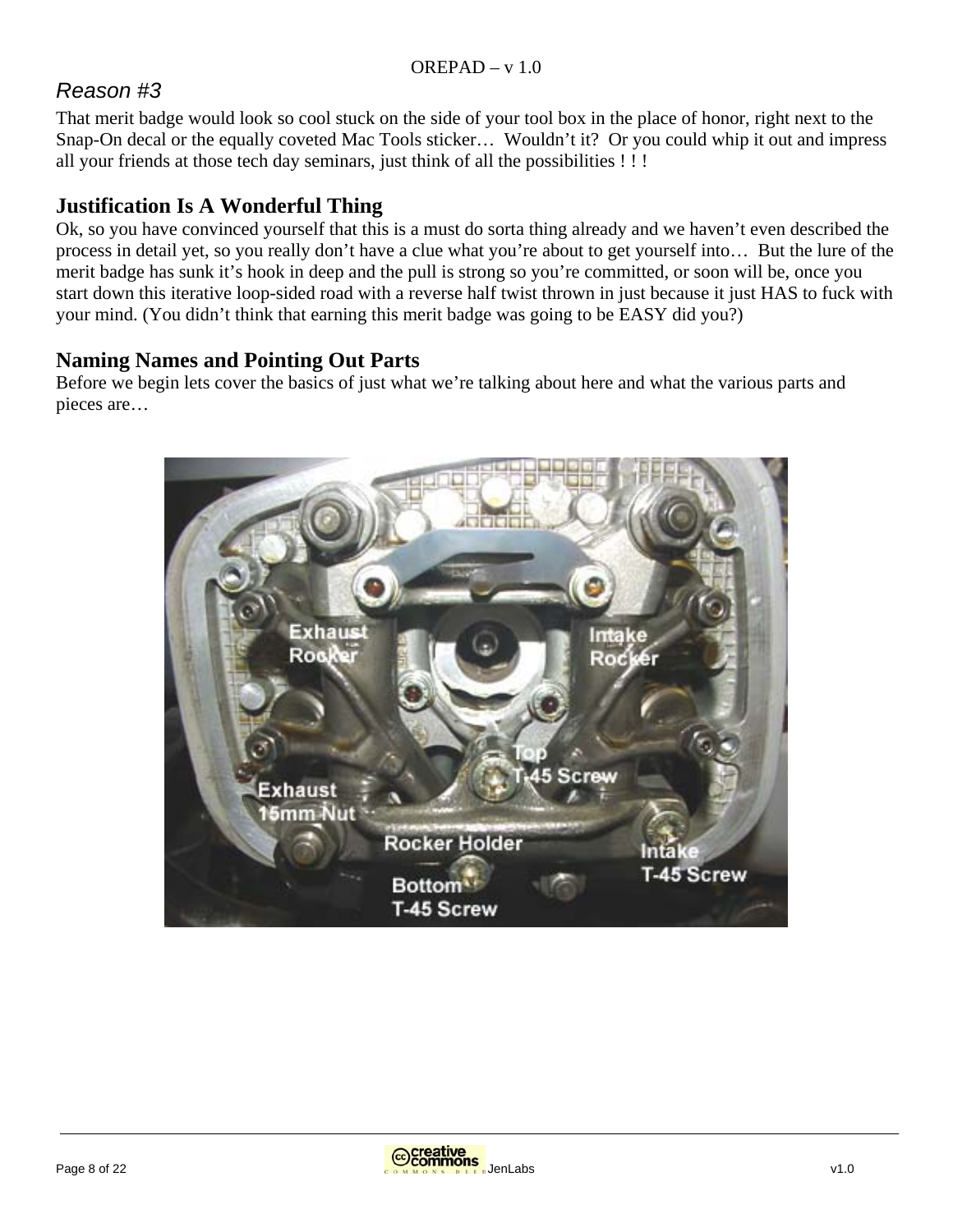

#### **Rockers - Rocker Arms (Intake and Exhaust)**

These terms are nearly synonymous. These are the pieces that rotate and push the valves open and where we make our adjustments for matched valve gap. They are in turn pushed by the push rods that are pushed by the 'bump' or lobe of the cam.

#### **Rocker Shaft Bearing Cap - Rocker Holder - Rocker Block**

This is the piece that spans both rocker arms and holds them in place from the bottom. It has 3) T-45 screws and 1) head stud with a 15mm nut holding it in place. It can be moved in relation to the rockers so that the amount of vertical free play of the rockers can be controlled. The term rocker block is somewhat of a hold over from the airheads but it draws attention to the area of contact between the rocker and the rocker shaft bearing cap. This contact area is the pivotal (pun intended) point where the rocker meets the rocker holder at 2 places of contact, top and bottom. It's the juncture of the rocker holder and bottom contact area of the rocker where we measure the end gap.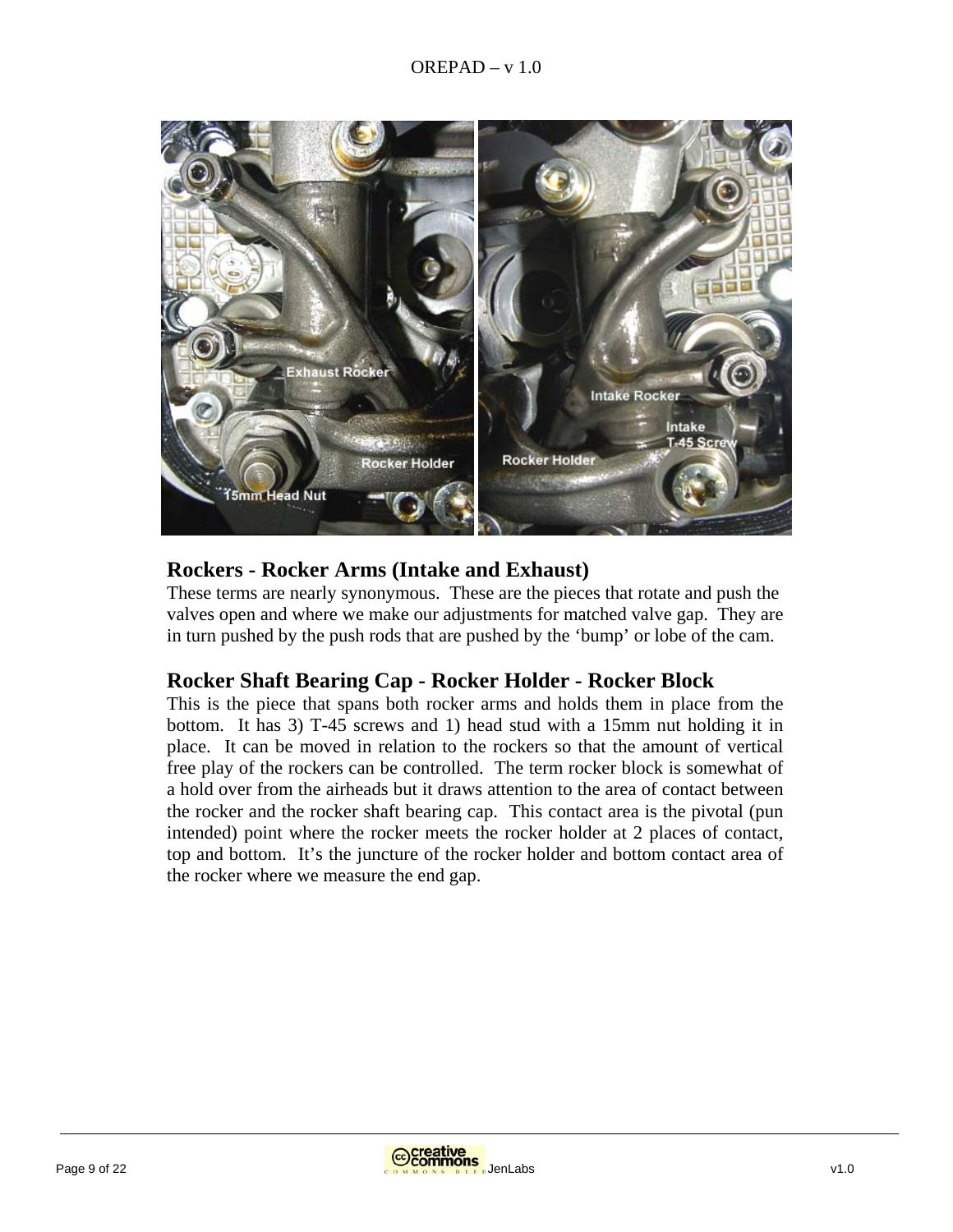#### **The Cliff Notes Version**

This procedure is performed best if added during the early part of an OVAD. Think of it like we are going to insert a few extra steps near the beginning, after the valve covers have come off and before we actually begin adjusting the valve gaps themselves.

So the short hand version of events goes like this…

- 1. Start an OVAD and open up the valve covers and rotate the engine so that the rockers are loose for the side you're working on.
- 2. Measure the existing valve gaps. (just because)
- 3. Measure the rocker end gaps on both sides (intake and exhaust) and decide to proceed with OREPAD or not.
- 4. If OREPAD is warranted or if you just have to earn that merit badge, back off the lock nuts and open up the valve gaps, a bunch – or not, as the case may be.
- 5. Loosen the rocker holder's screws and nut (but not too much).
- 6. Adjust the position of the holder for the desired rocker end gap.
- 7. Tighten the rocker holder's screws and nut to the specified torque.
- 8. Proceed with the rest of an OVAD

See, it's really simple. Right?

Well, there is a *little* more involved but in a nut shell that's all there is too it. Except for that iterative loopsided road with a reverse half twist thrown in, it's a piece of cake, Trust me...

## **If You're Not Skeerded Yet, Just Wait Till You Read This!**

And now a word about iterative loops.

It is a fact of life that not everything will always go as planned. In this case the laws of probability and Mr. Murphy and backyard quantum mechanics everywhere, just have to insist that complication inexorably rear it's ugly head and force you to deal with it on it's terms. As such, if both of your rocker holders DON'T cause any change in the rocker end gaps as they are tightened down to their final torque settings, then you won't need to learn much about iterative loops.

On the other hand, as mentioned above, it is more than likely that you *will* need to visit this strange and head squeezing land of wonder and befuddlement. This means that the step by step procedures as outlined in a nice and neat sequential series of numbered steps will have to go sideways (and you along with them) as you adapt the techniques and skills mentioned herein to suit your particular situation. In other words you'll have to improvise a procedure that works for you on your engine. Perhaps a simple solution will work or perhaps a more complicated series of back and forth steps will be needed… In any event the steps and tricks and methods contained in this diatribe need to be adapted with the aim of achieving results that work for you.

One thing to note, once you have figured out a set of techniques that work for you on your engine, you will most likely always need to use them. In other words, if a cylinder wants to change during the torque down sequence, it will *always* want to change on you and in the same way. So the same technique, once you have it honed to perfection, will most likely always be needed. UNTIL the heads are changed or other major work is done. But we won't go there now…

So now on with those pesky details…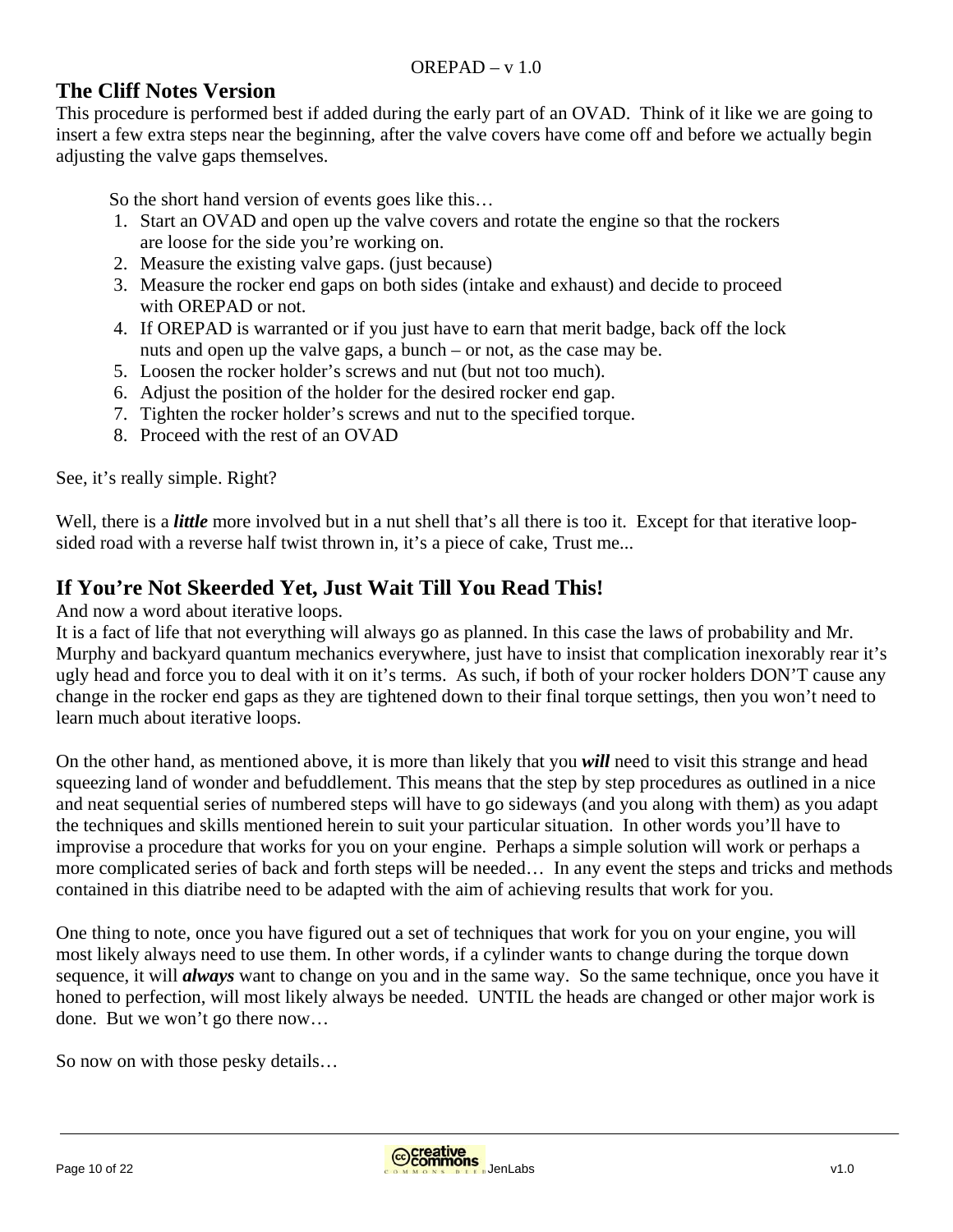# *Step 1*

Prepare the engine just like you would if you were going to adjust the valves (which you will need to do AFTER you finish this procedure) up to the point of checking the valve gaps (as described in OVAD). Which means that both rockers are loose on the side you are working on… (OVAD step # 37)



# *Step 2*

Measure the valve gaps for 2 reasons. First is to make sure there are in fact gaps to be measured and second so you'll know just how much they have changed from your last OVAD expedition. Then loosen the lock nuts and back off the adjusters (open the gaps a bunch). Ok, I can hear the groans and moans from here… I spent HOURS getting those da\*\*\*d little adjusters gaps all nice and perfect and matched etc., and NOW you're telling me to just throw it all AWAY??? Hey, get over it, boy some peoples kids… Just think of all the practice you've got under your belt now and when you do it again it'll be all that much EASIER… Really It Will, Trust Me….

# *Step 2½*

OK so there is a slight chance you won't have to lose your precocious valve gap setting's, BUT be warned YOU DO NOT WANT THE VALVE GAPS TO CLOSE DOWN AND INTEREFERE WITH THE ROCKER END PLAY ADJUSTMENTS, or you'll be back in here so fast, doing *all* of this *all over again*… How does one determine if the gaps ARE large enough? By making sure that the rocker arm can rotate between the push rod and the valve stem WHILE the rocker is pushed into the top of it's vertical play. In other words while being pushed hard up into the top rocker block the rocker will 'click' as it rocks back and forth from one limit to the other. As long as the rocker arm can rotate and move from one limit of its travel of the other, you're ok. However, don't count on it… Note that the relationship between the size of the rocker end gaps and the chance of being able to leave the valve gaps alone is inversely proportional. In other words the larger your rocker end gaps are the less the chance of being able to leave the valve gap adjusters alone. Believe me, the odds are you will *have to* loosen up the adjusters and open up the valve gaps, *especially* the first time you perform this procedure.

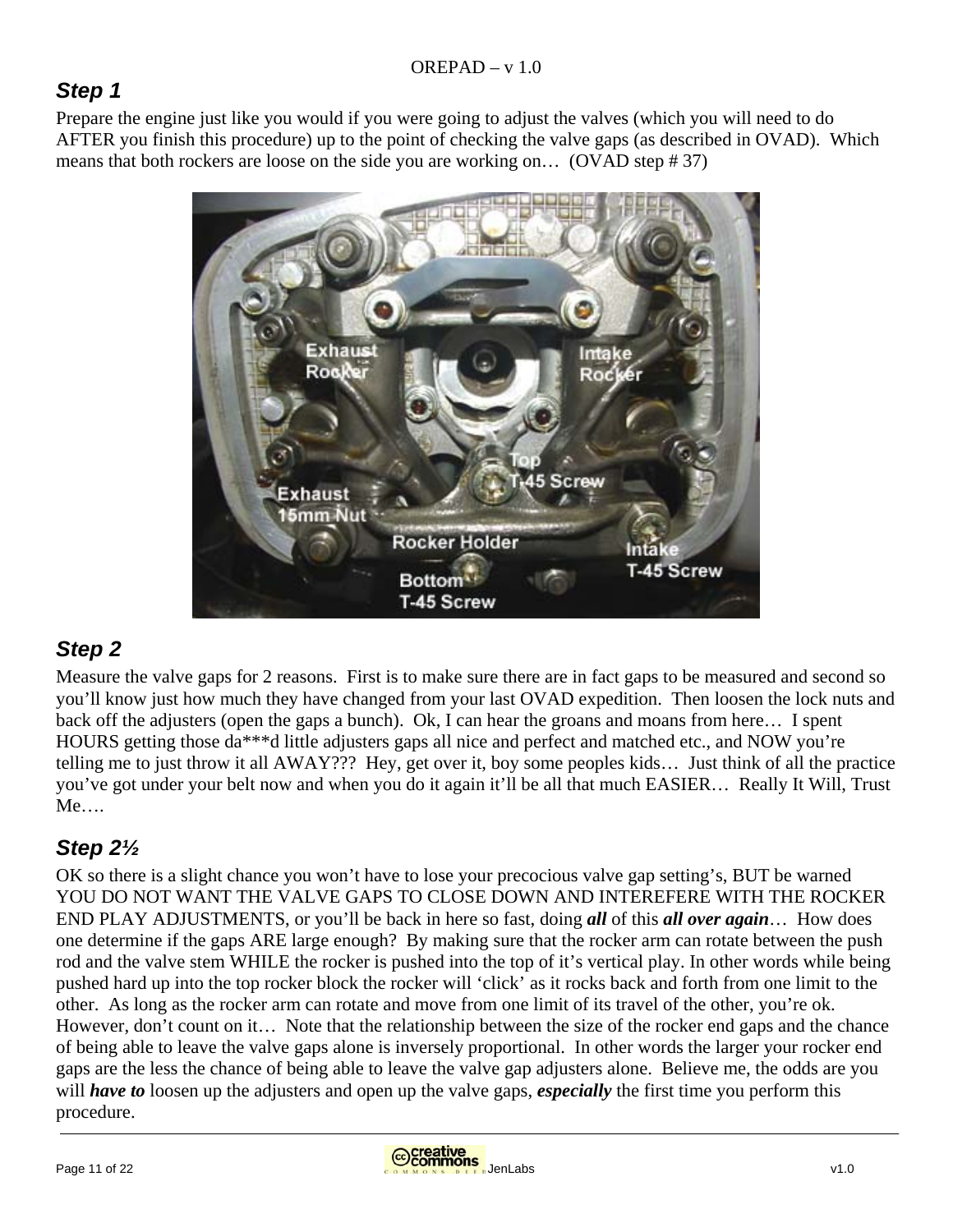# *Step 3*

With the adjusters backed off (or after you have MADE SURE that the rocker arm to valve stem gaps still exist) so that there is NO CHANCE for any interference, raise the exhaust rocker arm with your thumb and insert a feeler gauge, say use the 0.003" (.0762mm) gauge. Insert it between the bottom of the exhaust rocker and the rocker holder. Make sure that the feeler gauge fits cleanly in the gap and is not twisted or messed with by any of the parts in it's vicinity. Does it fit easily? Then increase the width of the feeler gauge till you determine just what the gap really is... Next measure the intake rocker arm gap. It probably is different. It's just not worth the effort of closing the gaps if they are 0.004" (.1016mm) or less. My advice is to wait until you have gaps of 0.005" (.127mm) or larger at *both* rockers. I know that the coveted merit badge is calling your name, but unless you want to call it some animated, unsuitable for inclusion in this near family oriented diatribe, names, I'd wait… Trust me.

These 2 sets of pictures show the technique of lifting the rocker to make room for the feeler gauge. You'll also notice that the rocker holder has a limited area for the feeler gauge to fit into… Do not bind the feeler gauge or stuff it in sideways, but do get as much of the feeler gauge between the rocker and rocker holder as possible. We used 2 pictures to show this because it is a 2 handed operation and with both hands in place not much else can be seen…

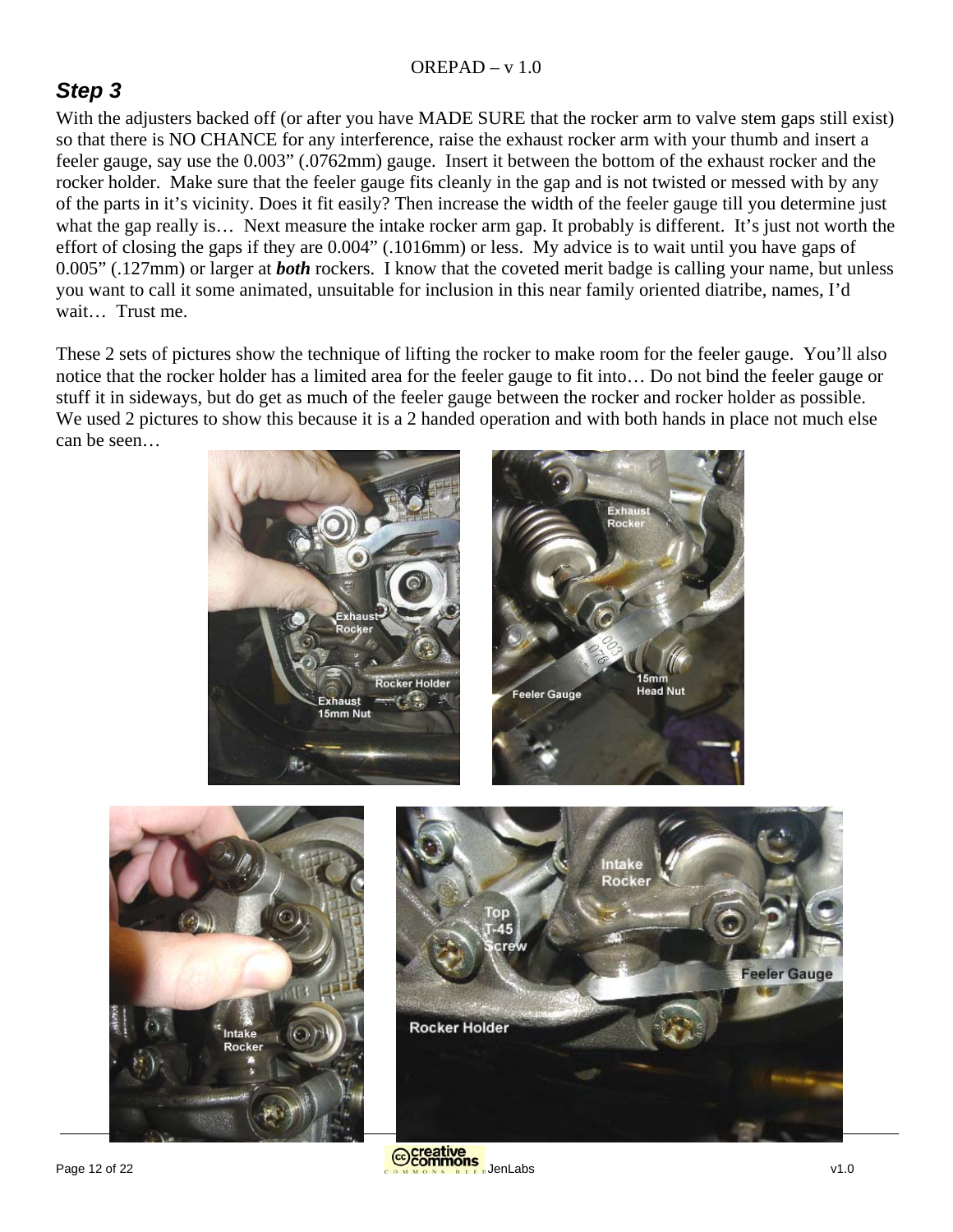# **Techno-Break**

Ok, at this point you're probably wondering just what the heck has gotta move to make the adjustment etc... Well if you look closely you'll see that the rocker holder is held in place by 3) T-45 screws and 1) 15mm nut.



This holder in effect can move around with respect to the rocker arms which we will, in due course, take advantage of to narrow the gap between the bottom of the rocker and the rocker holder. Now this holder needs only to be moved a very small amount AND it needs to close up both gaps so that they are the same or nearly so for both the intake and exhaust rockers. The task at hand is to control the rocker holder so that the corrections we make to it's placement are controlled and precise enough to close the gap and keep it where we want it (and this is the tricky part) AFTER all the screws are torqued back down.

# **Ok a Re-Cap**

We have backed off the valve adjusters enough (or have MADE SURE that the rocker arm to valve stem gaps still exist) so that they cannot mess with the rocker arm end gap readings and we know what the gaps are for both rockers. Next, we need to setup the rocker holder so that we can make our adjustments. And now…

# **A Peek Forward**

We will be loosening all 4 fasteners so we can move the rocker holder precisely where we want it… The easiest way to accomplish this is to hand tighten the 3)  $T$ -45 screws and the 1) 15mm nut using the same holding torque, so that we can fix the rocker holder in place for precise movement with the mallet. Once we have achieved the proper rocker end gap and have tightened the screws and nut down (by hand), we are then ready to use the torque wrench for the final settings.

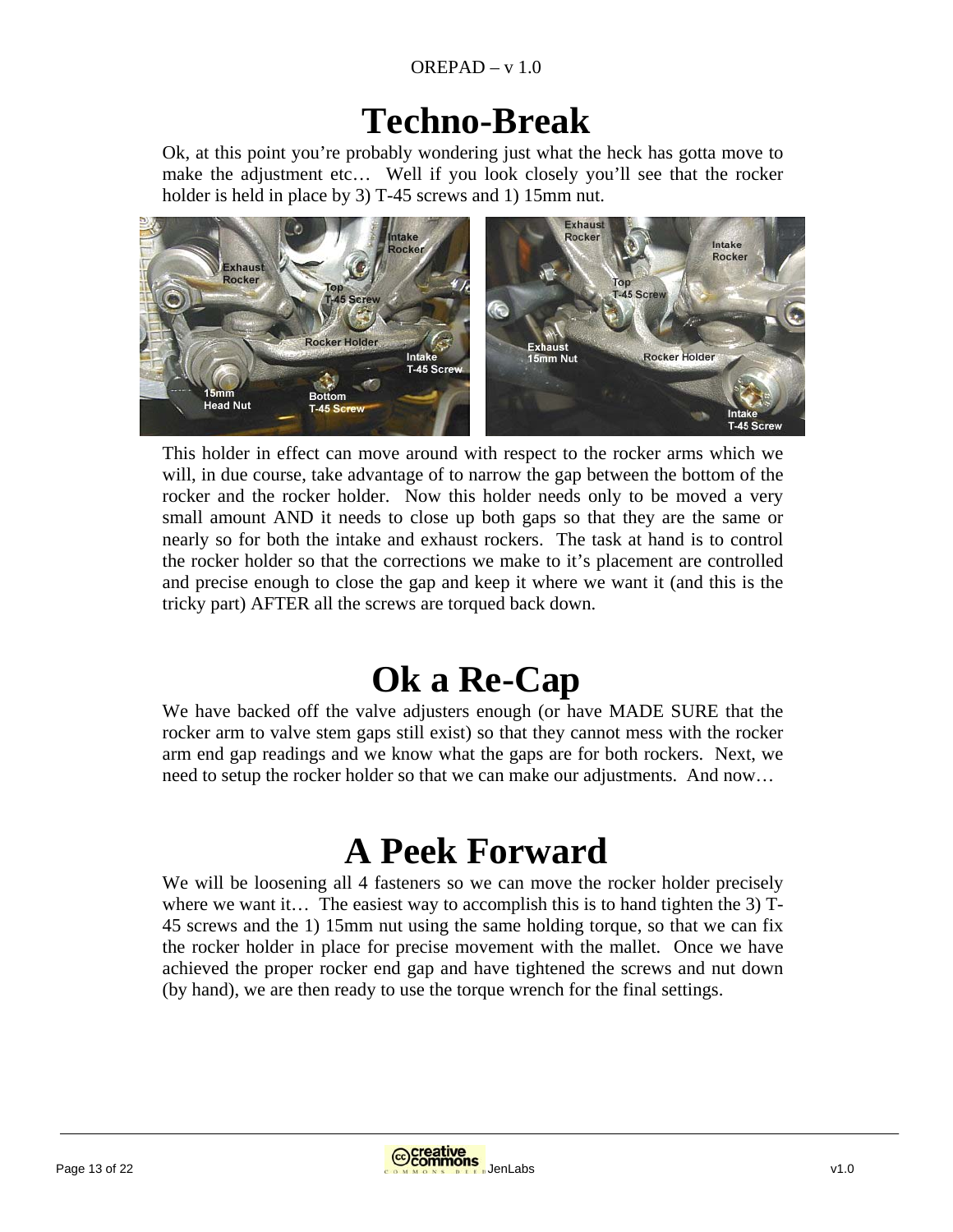# *Step 4*

Use your T-45 bit and loosen the three screws on the rocker holder. Then *lightly and evenly* tighten them down just a 'touch'. How much is a 'touch'? Well, the ratchet you used to loosen the screws needed to have some leverage just to break them free but in the next step you'll move the T-45 bit to a stubby handled ratchet. Using this stubby ratchet you need to be able to loosen and tighten those 3 screws by hand as you make your adjustments. So being able to use the stubby ratchet to loosen the screws *easily* by hand is the 'touch', but at the same time we need to hold the rocker holder in place and not allow it to move on it's own.



# *Step 5*

Now loosen the 15mm nut on the head stud and LIGHTLY tighten it down with the same amount of torque you used on the T-45 screws. Again it needs to be able to be loosened and tightened by hand using the stubby ratchet with the same amount of holding force (ie. applied torque). And yes you can use the extension (or not) with the T-45 bit, or even use a 15mm deep socket instead of a normal socket and an extension...

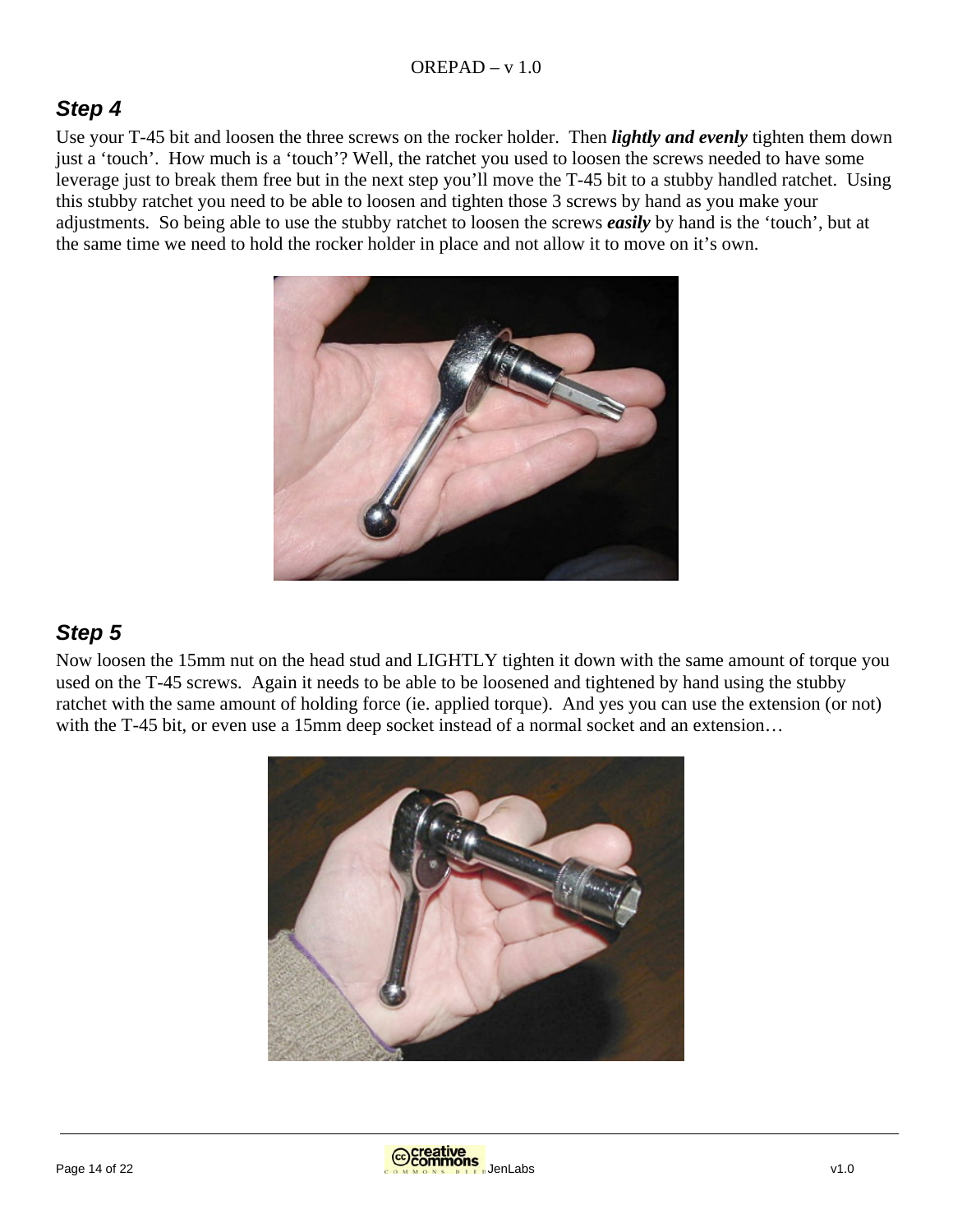#### **Mondo-Techno-Break we gotta lota splain'n to do…**

Ok why all this fuss with the stubby ratchet? Well, as your first step, you're going to figure out, by developing a 'feel' for how tight all the screws and studs need to be vs. how strong of a mallet blow needs to be impacted on the rocker holder to get it to move by as little as 0.001" (.0254mm) with each mallet strike, sorta kinda… In other words, as you make the screws tighter the amount of movement of the rocker holder will be less, given the same striking force. Or conversely, using a stronger striking force in order to move the rocker holder only a slight bit per impact, after more holding torque has been applied. Now there is a practical and efficient limit to the amount of wind up required by each impact as well as metal deformation on the rocker holder itself. In other words we don't want to have to hit the rocker holder all that hard to get it to move, but we also don't want it to be too soft of a blow either, nor do we want it to change AFTER the adjustment is made. What this means is we will be changing the amount of tension on these fasteners to find the optimum holding force of the rocker holder to the head to allow us to position it with respect to the rockers and have it stay in place AND allow precise control of the amount of movement of the holder as a result of each blow of the mallet. The proper amount of bolt tension is what is meant by a 'touch'. Now you see why the recommendation for a small headed mallet, using a framing hammer or 5lb sledge hammer is *way* too much overkill.



So what we need do is to clamp down the rocker holder by using the stubby ratchet so that ALL of the fasteners are equally tight, then tap the rocker holder so it moves up till the gap at each rocker is closed down to the ideal 0.0025" to 0.003" (.0635mm to .0762mm) Then we tighten the T-45



screws and lastly the 15mm head nut to the specified torque and we're done, RIGHT? If only it were that simple…

Fortunately, in many cases it can be just that simple, BUT there is usually at least *one friggen* screw or set of screws (and hopefully NOT the head stud nut) that just has to move the entire rocker holder around so that the end gaps DO change their gaps after all of the final torque is applied. In other words you're going to have to learn how to compensate for this movement of the rocker holder with respect to the final gap position BEFORE you begin to tighten the screws down to their final torque setting… Oh JOY

Remember I promised you an "iterative loop-sided road with a reverse half twist thrown in just because it just HAS to fuck with your mind", well this is it…

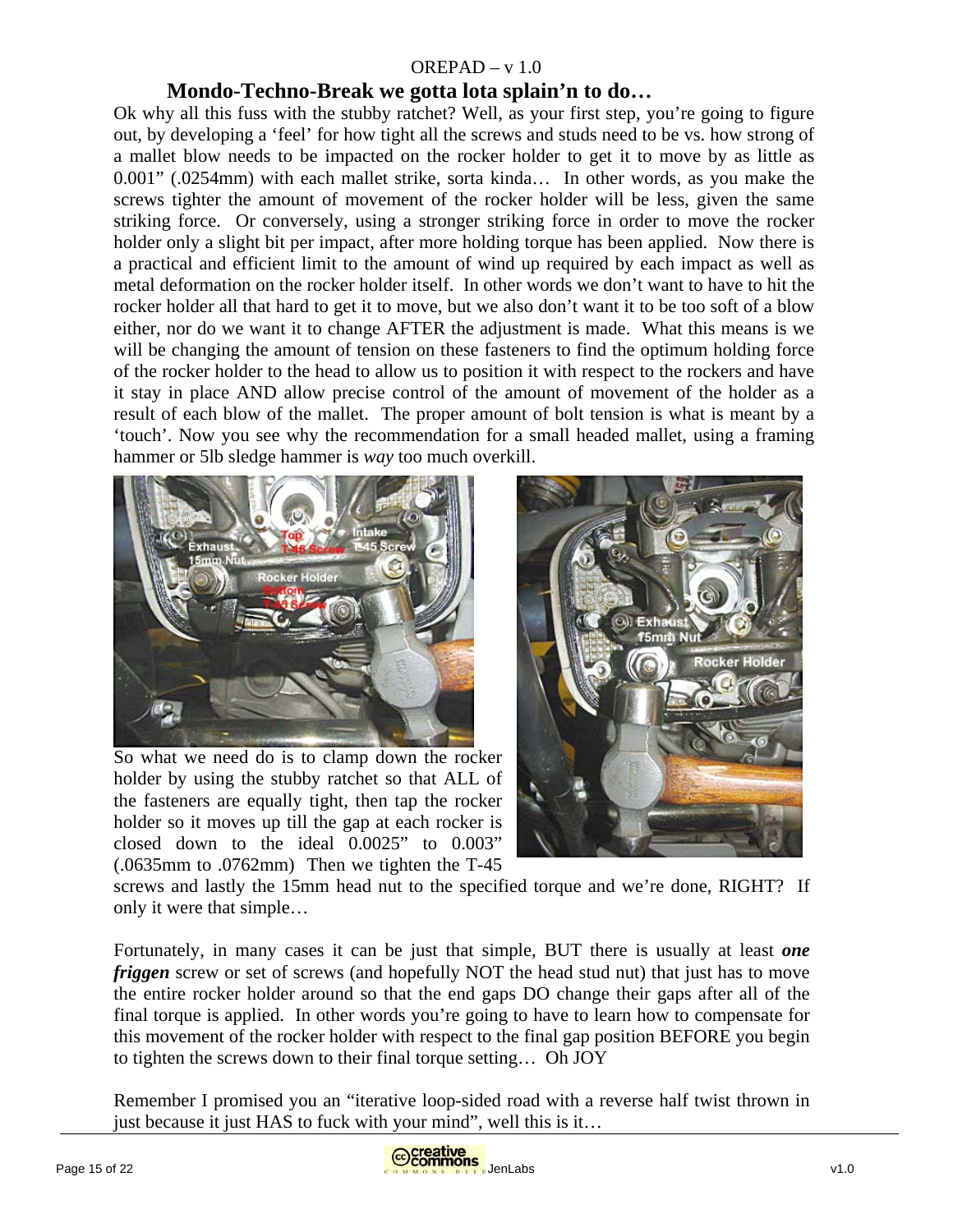# *Step 6*

Now there are 2 things that can happen with 3 different outcomes to the rocker end gaps after we have applied the final torque to the T-45 screws and 15mm head nut.

The first reaction is that the end gaps don't change. This is the best of all possibilities because we don't need to take any corrective action. This also means you'll be done much quicker than either of the next 2 possibilities. The second reaction, which has 2 different paths, is that the end gaps DO change after the final torque has been applied.

The first (**path-a**) is the end gap closes or tightens up.

The second (**path-b**) is the end gap opens or loosens up.

The amount of change and the direction of the change of the end gaps, and what you do about it, is where you have the opportunity to earn that merit badge.

And to make this even more interesting each path has 2 possible levels of complication. The most likely is the easier to deal with but in order to be complete we will cover all possibilities. Now in all fairness the likelihood of having to deal with the  $2<sup>nd</sup>$  level of complication on either path-a or path-b is remote. When does this  $2<sup>nd</sup>$ level rear it's ugly head? Only when the change in the end gap is as large (or larger) than the desired end gap itself or 0.0025" to 0.003" (.0635mm to .0762mm).

Now most of the time the gap shift or change is usually only a few thousandths. But then we are only talking about a few thousandths as our desired end gap… But the idea of these chapters is to prepare you for any and ALL eventualities, and gap changes of greater than the desired final end gap ARE possible.

And in the unlikely event of a water landing… uh, sorry, wrong speech… If the change in gap is very large one way to meet it half way is to increase your desired end gap to say 0.004" (.1016mm) or even more. Remember the goal is to match the rocker end gaps at as small a gap as is possible.

*Also note that you NEVER want to leave the feeler gauge in place when you tighten any fastener. What inevitably happens is it gets 'stuck' and your only recourse is to loosen the fastener to get it unstuck. This of course messes with the placement of the rocker holder and you get to start over again… Now if the gap opens up it may not get stuck but don't count on it...* Huh? I hear the peanut gallery mutter... It seems that **because** the *feeler gauge is left in place, the rocker will grab it and not let go. So let this be a warning, don't leave the feeler gauge in place when applying torque.* 

*Also, you may have DAMAGED your feeler gauge if you have gotten it stuck, and removed it. Look at the gauge, if you notice any creases in the gauge, GO BUY A NEW ONE. Or at least DO NOT use the damaged portion of the feeler gauge on this (or any other) procedure. You may have also changed the thickness of the gauge by squeezing it between the rocker holder and the rocker arm. Feeler gauges don't work well at all, as shims.* 

*Scary huh? Moral of the story here… Remove your feeler gauges before tightening these fasteners.* 

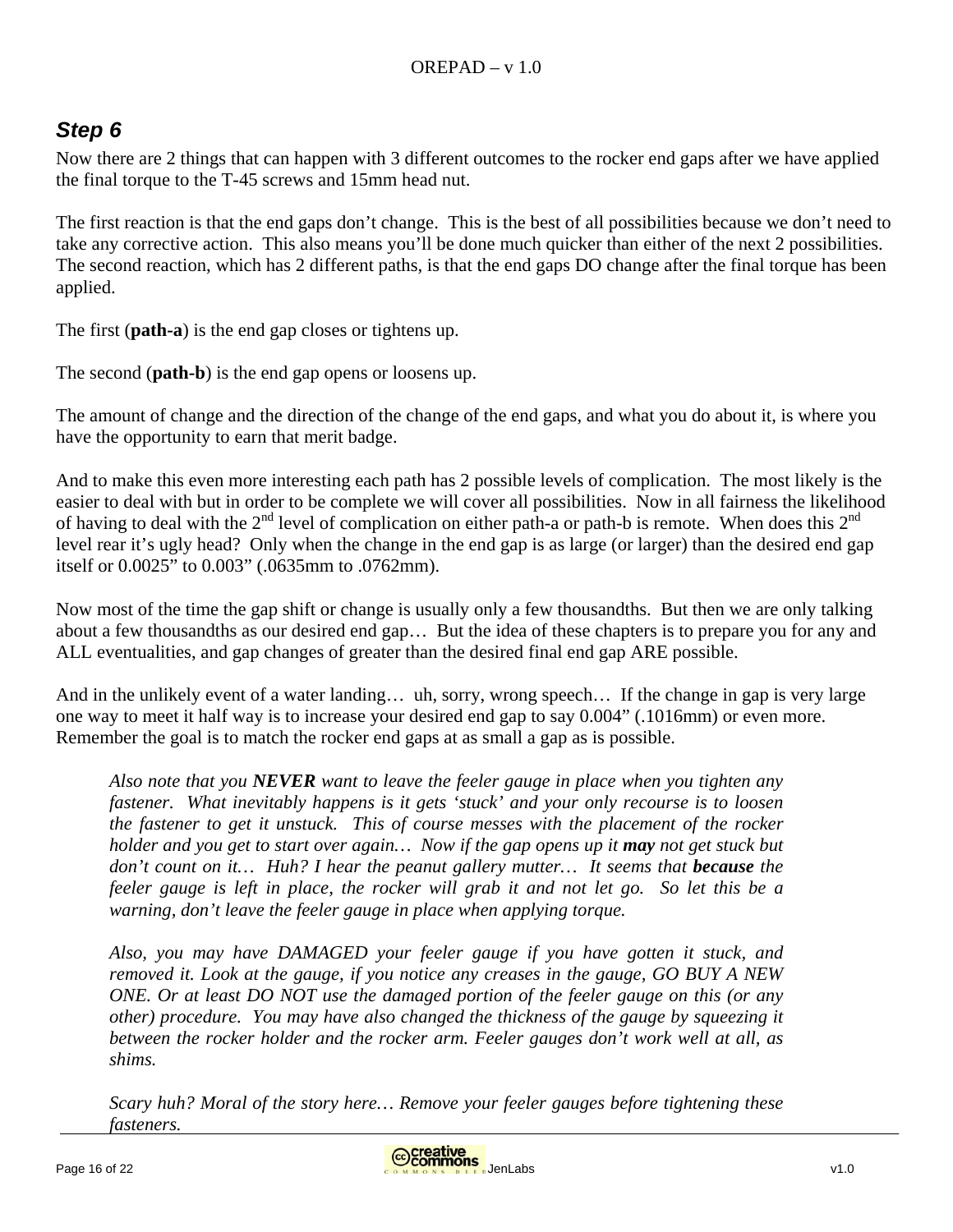## **Step 6 path-a**

Path-a has the end gaps closing down after torque is applied. We can compensate for this by making the gap larger *before* we add torque to the screw or nut. The issue then becomes *how much* do we increase the gap so that it winds up at our desired 0.0025" to 0.003" (.0635mm to .0762mm) when we reach the final torque on the screws and/or nut. Fortunately we can usually *ADD* the exact amount that the gap changes to the initial gap setting and wind up where we want to be. Simple.

Except when the change in gap is larger than our initial gap settings. This is where the  $2<sup>nd</sup>$  level of complication growls and starts chewing on our noggins. And where the REAL He-Men Tweakers get to EARN their right to stay in the 'Club' (not to mention that Merit Badge).

So say the gap closes more than 0.0025" to 0.003" (.0635mm to .0762mm), in which case the gap after the final torque has been applied is ZERO or even less than ZERO.

Less than ZERO, I hear you say, how can the gap be less than ZERO? Well it is possible (although it is VERY RARE) that the rocker holder is under tension and is pushing on the rocker, in which case we would need to *more* than double the desired final end gap of 0.0025" to 0.003" (.0635mm to .0762mm) to compensate for our gap setting. In other words we would compensate by starting at more than double the initial gap,  $0.003$ " x 2 = 0.006" (.0762mm x 2 = .1524mm) say to 0.007" or even 0.008" (.1778mm to .2032mm) in order to wind up at our desired 0.0025" to 0.003" (.0635mm to .0762mm) end gap after final torque has been applied and the end gap closes down. You will have to determine how much is enough by trial and error, or to put it another way, here is your "iterative loop-sided road".

# **Step 6 path b**

Path-b has the gap opening up, and all we need to do is *SUBTRACT* the change in the gap from the initial desired gap of 0.0025" to 0.003" (.0635mm to .0762mm) to wind up where we want to be. Well, that is, unless the gap change is greater than our starting gap. Yes there is a  $2<sup>nd</sup>$  level of complication here as well. In this case we would need to deliberately make the starting gap (I can hear the howl from here) less than ZERO. 'Ok wise guy how do I make the gap less than ZERO?' Well, ya sorta have to sneak up on it (see Tips & Tricks #2 below). This isn't as hard as it may sound and in most cases the gap doesn't change this much (or it shouldn't). This is where the iterative loop comes into play again and where REAL He-Men Tweakers get to EARN their right to stay in the 'Club' (not to mention that Merit Badge), Wait-A-Minute didn't I say the same thing in path-a? yo! deja-vu.

So say we start out at our desired initial gap of 0.0025" to 0.003" (.0635mm to .0762mm) and after the final torque has been applied we wind up at say 0.005" (.127mm). Now we need to compensate for the gap change by subtracting the change from our initial desired gap.  $0.005" - 0.003" = 0.002" =$  change in the initial gap setting. We then subtract the change in gap from our initial desired gap  $0.003" - 0.002" =$ 0.001" to arrive at our compensated start gap setting. (metric equations .127mm - .0762mm = .0508mm) then (.0762mm - .0508mm = .0254mm compensated start gap setting). Which means we set the gap at 0.001" (.0254mm) and after final torque has been added we wind up at our desired end gap of 0.0025" to 0.003" (.0635mm to .0762mm). This is the easy non-iterative loop-sided road part of path b.

If you're not so lucky and the change in the gap is larger than 0.003" (.0762mm) then the hunt begins (and yes there will be a test), we don't just GIVE that merit badge away you know, you have to wrastle it to the mat…

Here again I refer you to Tips & Tricks #2 below. The idea is to keep closing up the gap (as in mallet strikes) as we add more torque to the screw or nut that is causing the gap to change as we add torque.

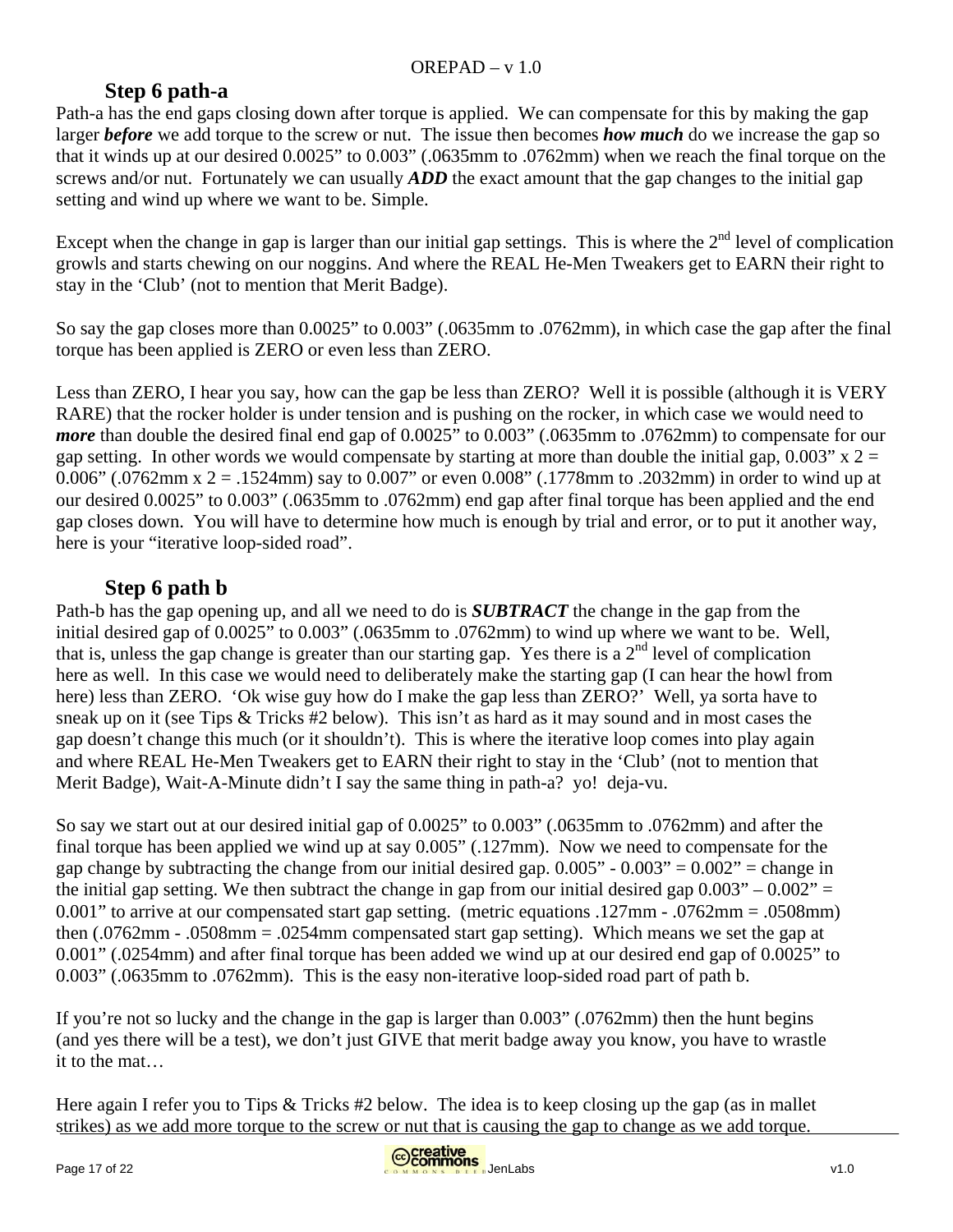This approach essentially neutralizes the change in gap as the added torque is applied, up until we stop making adjustments and let the gap open up at our desired 0.0025" to 0.003" (.0635mm to .0762mm).

## **Tips & Tricks #1**

Is there a way to avoid or at least dodge this changing of the gaps? Well, Yes, there is, er, might be, er, could be, well, maybe, sorta.

We have found that much of the time if you tighten down the 2 center T-45 screws *first* (and if the end gaps don't change) then these 2 screws will tend to hold the rocker holder in place so that the 2 end fasteners (intake T-45 screw and exhaust 15mm nut) can't change the rocker holder (much). This is a 'good thing' in that when this trick works the amount of change at the rocker end gaps is lessened, and so the amount of compensation is lessened.

#### **Tips & Tricks #2**

Sneak up on the final end gap. This is done by slowly tightening the T-45 screw(s) and/or the 15mm nut by hand to ever tighter amounts of torque and watching (by measuring and adjusting if possible) the end gap as it changes. Remember, as the screws tighten up, the amount of movement of the rocker holder due to mallet impacts lessens so there comes a point where it's better to loosen the screws, make an adjustment then tighten and measure. Also remember that the T-45 screws only need 18Nm (13.2ft-lbs) of torque (which is roughly double what you can apply by your hand alone). And be aware that the gap changes *might* not be linear as more torque is applied, which means that most of the change may happen under low applied torque or higher torque as it is applied.

## **Tips & Tricks #3**

This trick is a cousin to trick #1, only it is not position related. The screws and nut are spread out along the length of the rocker holder and it might be the fastener that is closest to the rocker end gap that is causing the change during the tightening process. This means that (at least in part) you *might* be able to control or at least minimize the amount of change of rocker holder during the tightening process… How? Well, by tightening the fasteners that are the furthest away from the movement you *might* be able to help lock the rocker holder into position and thus minimize the changes to your advantage. Now this may not work all the time because perhaps 2 or even 3 of the fasteners are guilty of allowing/causing the rocker holder to move… This technique can still be used but it will be up to you to figure out which of them tend to fix the holder in place and use them to help anchor it down…

## **Tips & Tricks #4**

Hitting the rocker holder *hard* is usually not considered a 'good' thing for many reasons. Not only is the deformation of the rocker holder itself not 'good', but as all of the fasteners become more and more tightened, the movement due to the mallet impacts of the rocker holder stays much more localized. This means the rocker holder will tend to slightly warp as the screws limit the movement of the rocker holder as it is forced to move by the mallet impacts. This technique takes much finesse and a delicate touch... As you sneak up on the desired final gap clearance and begin to torque everything back down, you have to check the clearance again and again since they will probably change as you add torque. But this allows you to know how much correction needs to be made to the gap during a gradual build up leading to the end results.

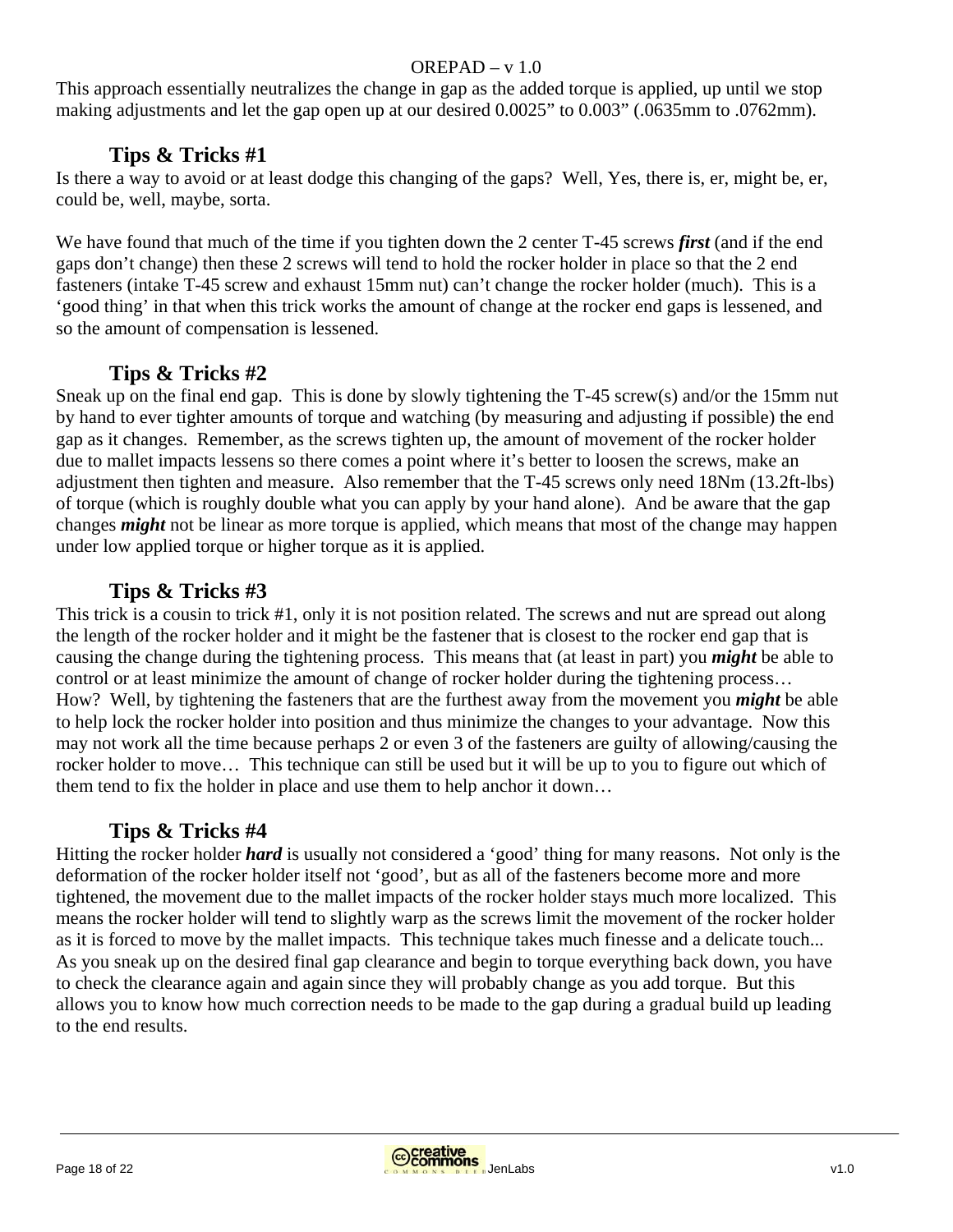#### **Tips & Tricks #5**

We want the 2 gaps (intake and exhaust) to be as close to identical as possible for one important reason… We want the rocker holder to be as close to perfectly perpendicular to the rockers and especially be parallel to the surfaces of the ends of the rockers so that the 2 surfaces (when they do touch) have as large a contact patch as possible to minimize wear. While this might seem like a nit picky sort of a thing, in the long run (like 100's of k miles) it will mean NOT having to replace these parts because they are heavily worn.

#### **Tips & Tricks #6**

As we mentioned previously, we would like to torque the T-45 screws down first for a couple of reasons. #1 they are much easier to deal with and #2 once they are locked down the ability of the head nut to move the rocker holder (and thus mess with our exhaust rocker end gap settings) should be diminished. This is an especially GOOD thing because having to torque and then loosen that head nut over and over again is a MAJOR PIA, mostly due to the final torque twist of the wrench. SO after the T-45 screws are down to their specified 18Nm and we check to make sure that the end gaps are where they should be, then we tighten the head nut next.

#### **Mid course check…**

Make sure that the rockers are not bound up between the valve stem and the push rod... If you backed off the lock nuts and opened up the rocker to valve gap you *should* be ok, but check here just to be sure… If the valve stem to rocker arm gap has closed up… You know what you *must* do… *Back To Step #2* 

# *Step 7*

The next step is to torque the 15mm nut to 20Nm and then after noting the position of the wrench add 180° of additional rotation to the nut. It is usually better and easier to reset your arm to a comfortable position so that you can make the last 180° of rotation in one continuous constant sweep of your arm. No jerks or speed ups then slow downs with a stop or two in between just to be sure…. We want one constant, easy paced, continuously made sweep of your arm till the end. If that doesn't happen, then back the nut down and do it *all* over again. This also implies having to compensate for any change in (most likely the exhaust) rocker end gap. This is the very reason why it's not recommended to learn torque wrench technique with this procedure.

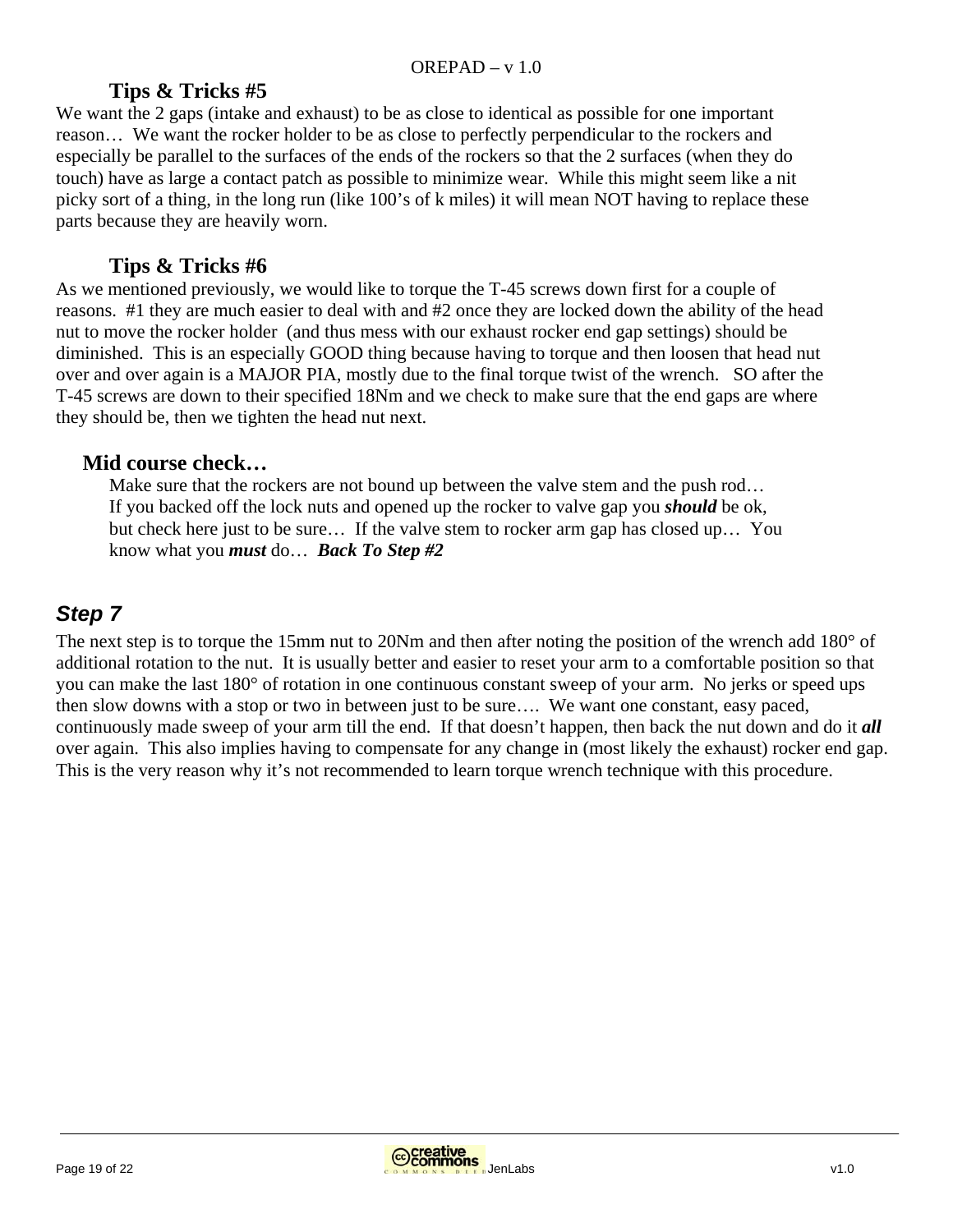

## **Tips & Tricks #7**

Now there is yet another approach you can take. This entails adding torque to the screws and nut in small amounts that then adds up to say half of the final torque. At each step you measure the gap and determine if corrective action is needed. It would go something like this.

After hand tightening you then add say  $1/8^{th}$  of a turn using the torque wrench set to 9Nm (for the T-45 screws). Check the gaps. Then add another  $1/8<sup>th</sup>$  of a turn, and check the gaps. Corrective action could be applied (or not) as needed, especially early during this build up process. After the torque wrench clicks at 9Nm then set it for 18Nm and add that as the final adjustment. And yes check the end gaps. Then go for the head nut using the same technique. Add  $1/8^{th}$  of a turn till 10Nm is reached then go for the 20Nm setting then add the last 180° of rotation. Of course you can mix and match which of the T-45 screws and or head nut is torqued down and in which order based on what works for you and your engine. Also remember to check the end gaps every time you add torque.

# *Step 8*

Now if the mechano-gods are smiling when you check your rocker end gaps again, after all 4 fasteners are all nice and snugged up to their desired final torque settings and you're still in the sweet zone of 0.0025" to 0.003" (.0635mm to .0762mm) you're done, with this cylinder. Move on to the other cylinder.

# *Step 9*

If by some freak of the mechano-gods perverse sense of bemusement, this last torque sequence has shifted either of the rocker end gaps (most likely it will be the exhaust rocker end gap) then you need to apply the techniques of Steps 6 & 7 and Tips & Tricks 1-7 mentioned above to the 15mm head stud nut as well, in order to dial in the desired rocker end gap (remember that iterative loop section above, before Step #1?).

## **Tips & Tricks #8**

You do NOT want to have to mess with the T-45 screws as they are already setup correctly. That is, unless you have to…. Remember that "reverse half twist" thingy, well here it is…



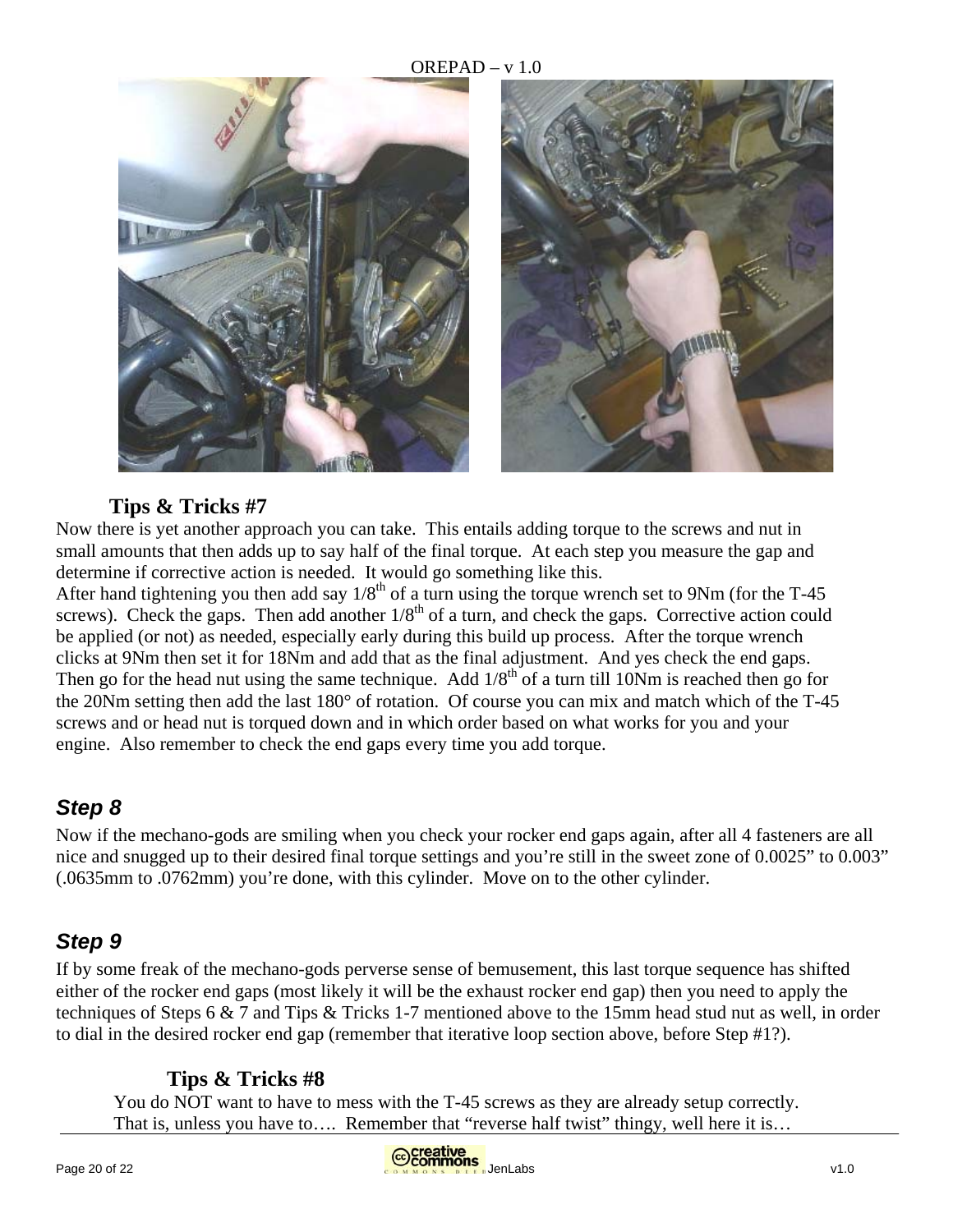Some times the T-45 screws HAVE to be re-loosened to allow the rocker holder to move into it's pre-final hand torque position so that it will then change into the correct position (during the final torque down sequence of the 15mm nut). And unless you're *very* careful to keep the intake rocker end gap that *is* in the correct position from changing, you'll be repeating *all* of the previous steps AND adding the 15mm nut (with it's final torque) to the mix as well. And perhaps you'll discover the best way is to torque the 15mm head nut down *first* then follow up with the T-45 screws…

# *Step 10*

But the first thing to do is measure both rocker end gaps (most likely only the exhaust rocker end gap has changed) and see what the amount of change actually is… Hopefully it will be only 0.001" or 0.002" (.0254mm to .0508mm), which makes the compensation *much* easier…

# *Step 11*

Repeat for the other side till done.

# *Step 12*

Once both sides are done, continue on with an OVAD (step #38) as described by that procedure. If you're really lucky and the lock nuts on the rocker adjusters weren't loosened and the adjuster's backed off just to make sure that there was adequate clearance then it MIGHT only need a small adjustment. Chances are however after bringing the rocker arm end gaps into tight tolerance yet again, the valve gaps will need tweaking. The amount of adjustment that will be needed probably won't be as bad as the first time an OVAD was done but it probably won't be a slight adjustment either.

## **Tips & Tricks #9**

Now if you really want to add another layer of tweak to your carefully constructed method (and a stripe of blood to the merit badge)… you can rotate the engine 2 full revolutions and check the side you just adjusted again. Just to make sure it really is as close as you think it is. Also be aware that I am not suggesting that the first time you do this adjustment you seriously consider this trick. The second time you close up your rocker end gaps, and you are much more familiar with the do's and hell no's, it can be used as a form of confirmation... Wadda think I am, sick *and* twisted? No, don't answer that…